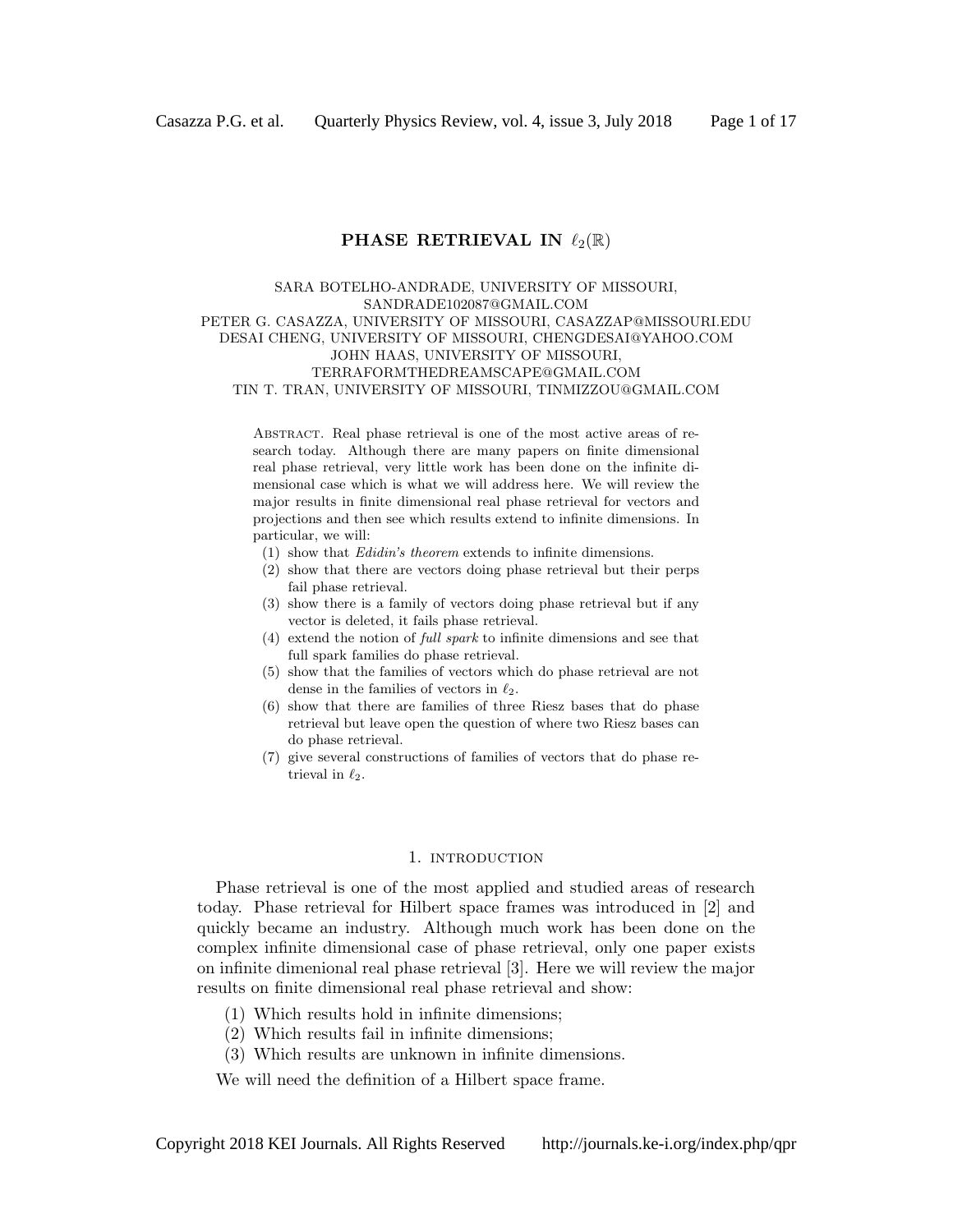**Definition 1.1.** A family of vectors  $\{x_i\}_{i\in I}$  in a finite or infinite dimensional Hilbert space  $\mathbb H$  is a frame if there are constants  $0 < A \leq B < \infty$  so that

(1) 
$$
A||x||^2 \leq \sum_{i \in I} |\langle x, x_i \rangle|^2 \leq B||x||^2, \text{ for all } x \in \mathbb{H}.
$$

(1) If  $A = B$  this is an A-tight frame.

(2) If  $A = B = 1$ , this is a Parseval frame.

We also need to work with Riesz sequences.

**Definition 1.2.** A family  $X = \{x_i\}_{i \in I}$  in a finite or infinite dimensional Hilbert space  $\mathbb H$  is a **Riesz sequence** if there are constants  $0 < A \leq B < \infty$ satisfying for all sequences of scalars  $\{a_i\}_{i\in I}$  we have:

(2) 
$$
A \sum_{i \in I} |a_i|^2 \le ||\sum_{i \in I} a_i x_i|| \le B \sum_{i \in I} |a_i|^2.
$$

If the closed linear span of X equals  $\mathbb{H}$ , we call X a **Riesz basis**.

The complement property and full spark will be a major tool here.

**Definition 1.3.** A family of vectors  $\{x_i\}_{i=1}^{\infty}$  in  $\ell_2$  has the **complement property** if for every  $I \subset \mathbb{N}$  either  $\overline{\text{span}}_{i \in I} = \ell_2$  or  $\overline{\text{span}}_{i \in I^c} = \ell_2$ .

**Definition 1.4.** A family of vectors  $\{x_i\}_{i=1}^m$  in  $\mathbb{R}^n$  is full spark if for every  $I \subset [m]$  with  $|I| = n$  we have that  $\{x_i\}_{i \in I}$  is linearly independent (hence spans  $\mathbb{R}^n$ ).

Throughout the paper,  ${e_i}_{i=1}^{\infty}$  will be used to denote the canonical orthonormal basis for the real Hilbert space  $\ell_2$ .

# 2. Finite Dimensional Results Which Carry Over to Infinite **DIMENSIONS**

In this section we look at finite dimensional real phase retrieval and norm retrieval results which carry over to infinite dimensions.

2.1. Phase Retrieval. We start with the definitions.

**Definition 2.1.** A family of vectors  $\{x_i\}_{i\in I}$  in  $\ell_2$  does phase retrieval if whenever  $x, y \in \ell_2$  satisfy

(3) 
$$
|\langle x, x_i \rangle| = |\langle y, x_i \rangle|, \text{ for all } i = 1, 2, \dots,
$$

then  $x = \pm y$ .

A family of projections  $\{P_i\}_{i\in I}$  in  $\ell_2$  does **phase retrieval** if whenever  $x, y \in \ell_2$  and

(4) 
$$
||P_ix|| = ||P_iy||, \text{ for all } i = 1, 2, \ldots,
$$

then  $x = \pm y$ .

The following result appeared in [3]. The corresponding finite dimensional result first appeared in [4].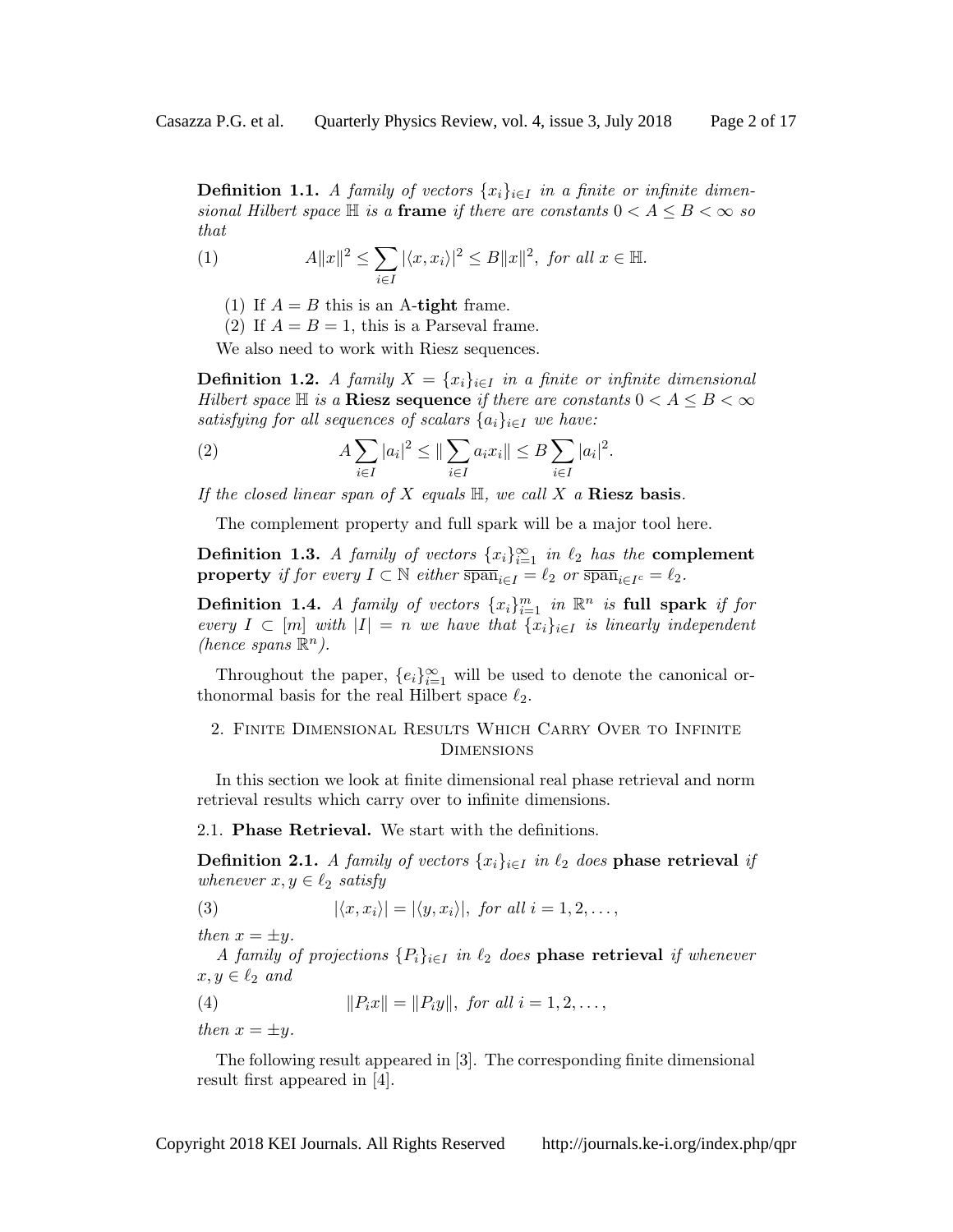**Theorem 2.2.** A family of vectors in real  $\ell_2$  does phase retrieval if and only if it has the complement property.

It follows that results on phase retrieval in the finite dimensional case which just depend on the complement property will also hold in  $\ell_2$ .

**Theorem 2.3.** Let  $X = \{x_i\}_{i=1}^{\infty}$  do phase retrieval.

- (1) Then so does  $\{a_i x_i\}_{i=1}^{\infty}$  for  $a_i \neq 0$  for all i.
- (2) If T is an invertible operator then  $\{Tx_i\}_{i=1}^{\infty}$  does phase retrieval.

The finite dimensional version of the next theorem first appeared in [7].

**Theorem 2.4.** A family of projections  $\{P_i\}_{i=1}^{\infty}$  on  $\ell_2$  does phase retrieval in  $\ell_2$  if and only if for every  $0 \neq x \in \ell_2$ ,  $\overline{\text{span}}\{P_ix\}_{i=1}^\infty = \ell_2$ .

*Proof.* ( $\Rightarrow$ ) We proceed by way of contradiction. So assume that there is an  $0 \neq x \in \ell_2$  and  $\{P_ix\}_{i=1}^{\infty}$  does not span  $\ell_2$ . Choose  $0 \neq y \in \ell_2$  so that  $y \perp P_i x$  for all  $i = 1, 2, \ldots$  Let  $u = x + y$  and  $v = x - y$ . Then since  $P_i y \perp P_i x$  for all *i*, we have that

(5) 
$$
||P_i(x+y)||^2 = ||P_ix||^2 + ||P_iy||^2 = ||P_i(x-y)||^2.
$$

If  ${P<sub>i</sub>}_{i=1}^{\infty}$  does phase retrieval, then

$$
x + y = \pm (x - y).
$$

This implies  $x = 0$  or  $y = 0$ , which is a contradiction.

 $(\Leftarrow)$  The proof of Edidin's theorem in [5] works directly here.

So results in finite dimensions which depend only on Edidin's theorem also hold in  $\ell_2$ .

Corollary 2.5. The following are equivalent for a family of projections  ${P<sub>i</sub>}_{i=1}^{\infty}$  on  $\ell_2$ :

- (1)  $\{P_i\}_{i=1}^{\infty}$  fails phase retrieval.
- (2) There are vectors  $||x|| = ||y|| = 1$  in  $\ell_2$  so that  $P_ix \perp P_iy$  for all i.

The finite dimensional version of the following theorem appeared in [4]. The proof in that case immediately works in  $\ell_2$ .

**Theorem 2.6.** Let  $\{P_i\}_{i=1}^{\infty}$  do phase retrieval on  $\ell_2$ . Then  $\{(I-P_i)\}_{i=1}^{\infty}$  does phase retrieval if and only if it does norm retrieval.

In the finite dimensional case it is known [4] that there are projections  ${P_i}_{i=1}^m$  which do phase retrieval but  ${(I - P_i)}_{i=1}^m$  fails phase retrieval. We now give the infinite dimensional version of this

**Theorem 2.7.** There is a set of vectors in  $\ell_2$  which do phase retrieval but their perps fail to do phase retrieval.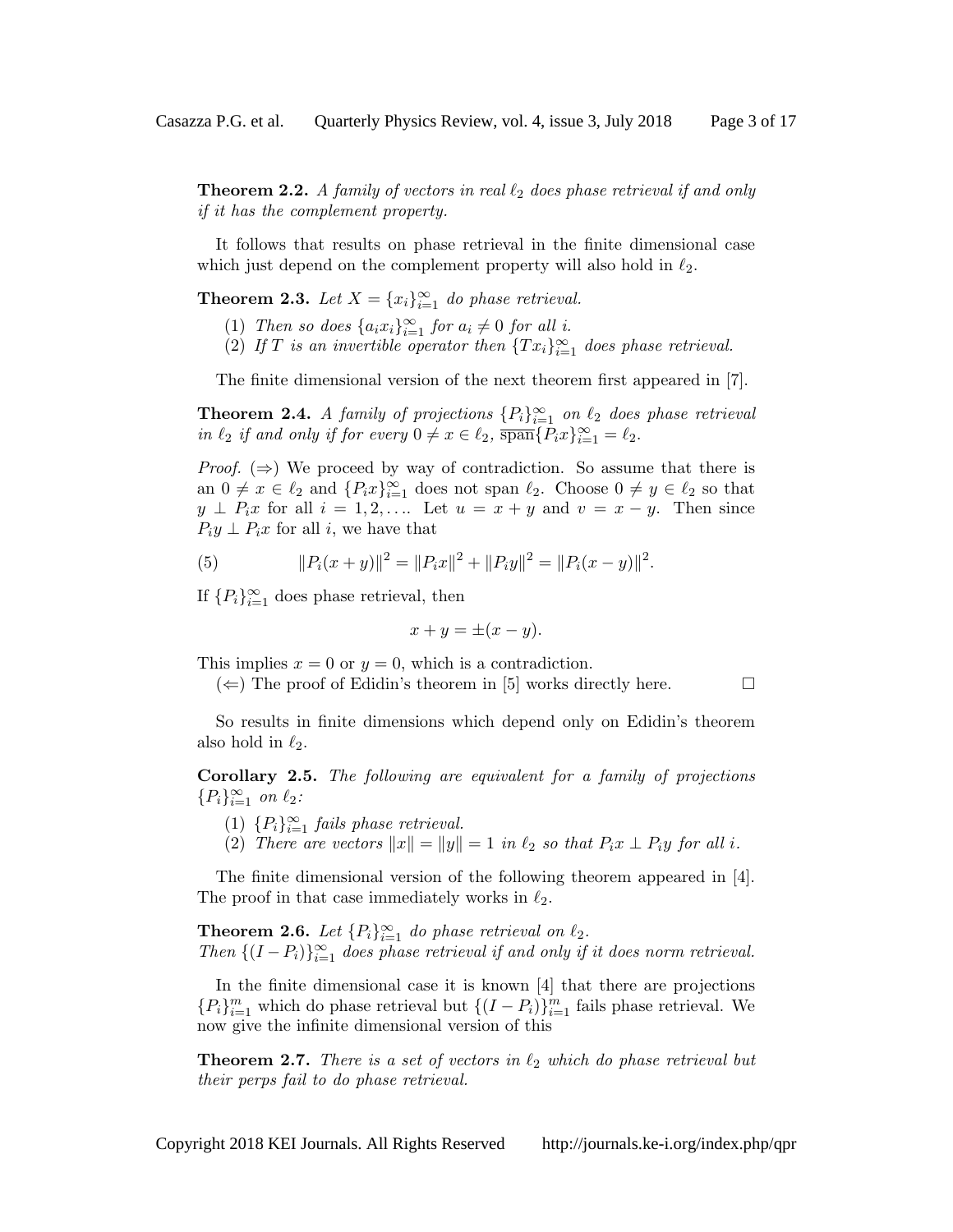*Proof.* First, we will show that for each  $n \in \mathbb{N}$ , there exists a full spark set of  $(2n-1)$  vectors  $\{x_{nk}\}_{k=1}^{2n-1}$  in  $\mathbb{R}^n$  such that the first coordinate of the vector  $(I - P_{nk})(\varphi_n)$  equals zero, where

(6) 
$$
\varphi_n = \left(1, \frac{1}{2}, \dots, \frac{1}{n}\right)
$$

and  $P_{nk}$  is the orthogonal projection onto  $x_{nk}$ . Define the following subset of  $\mathbb{R}^n$ :

(7)  

$$
A_n := \left\{ \left( \sum_{i=1}^{n-2} t^{2i} + \left( n - n \sum_{i=2}^{n-1} \frac{t^{i-1}}{i} \right)^2, t, t^2, \dots, t^{n-2}, n - n \sum_{i=2}^{n-1} \frac{t^{i-1}}{i} \right) : t \in \mathbb{R} \right\}.
$$

Let any  $x \in A_n$ , and denote by  $P_x$  the projection onto x. Then

(8) 
$$
(I - P_x)(\varphi_n) = \varphi_n - \langle \varphi_n, \frac{x}{\|x\|} \rangle \frac{x}{\|x\|}.
$$

Denote by  $a_1$  and  $b_1$  the first coordinate of x and  $(I-P_x)(\varphi_n)$  respectively. Then we have

$$
a_1 = ||x||^2 - a_1^2,
$$

and hence

$$
b_1 = 1 - \frac{1}{\|x\|^2} (a_1 + 1)a_1 = 0.
$$

Now we will show that for any finite family of hyperplanes in  $\mathbb{R}^n$ , there exists a point in  $A_n$  that does not lie in any of these hyperplanes, and therefore there exists a full spark of  $(2n-1)$  vectors  $\{x_{nk}\}_{k=1}^{2n-1} \subset A_n$ .

Indeed, let  $\{W_i\}_{i=1}^k$  be any finite set of hyperplanes in  $\mathbb{R}^n$ . Suppose, by way of contradiction, that  $B_n \subset \bigcup_{i=1}^k W_i$ . Then there exists  $j \in \{1, ..., k\}$ such that  $W_j$  contains infinitely many vectors in  $A_n$ .

Let  $u = (u_1, u_2, \dots, u_n) \in W_j^{\perp}, u \neq 0$ . Then we have

$$
\langle u, x_t \rangle = 0
$$

for infinitely many  $x_t \in A_n$ .

Hence,  $(9)$ 

$$
u_1\left(\sum_{i=1}^{n-2} t^{2i} + \left(n - n\sum_{i=2}^{n-1} \frac{t^{i-1}}{i}\right)^2\right) + \sum_{i=1}^{n-2} u_{i+1}t^i + u_n\left(n - n\sum_{i=2}^{n-1} \frac{t^{i-1}}{i}\right) = 0
$$

for infinitely many  $t \in \mathbb{R}$ .

This implies  $u_1 = u_2 = \cdots = u_n = 0$ , which is impossible.

Thus, we have shown that for each  $n$ , there exists a full spark set of  $(2n-1)$  vectors  ${x_{k,n}}_{k=1}^{2n-1}$  in  $\mathbb{R}^n$  such that the first coordinate of the vector  $(I - P_{nk})(\varphi_n)$  equals zero. Notice that  $\{x_{nk}\}_{k=1}^{2n-1}$  does phase retrieval in  $\mathbb{R}^n$ .

Now, for each n, we consider  $x_{nk}$  as a vector in  $\ell_2$ , where its j-coordinate is zero when  $j > n$ . Then the collection of all  $x_{nk}$ ,  $n \in \mathbb{N}$ ,  $k = 1, 2, ..., 2n-1$ ,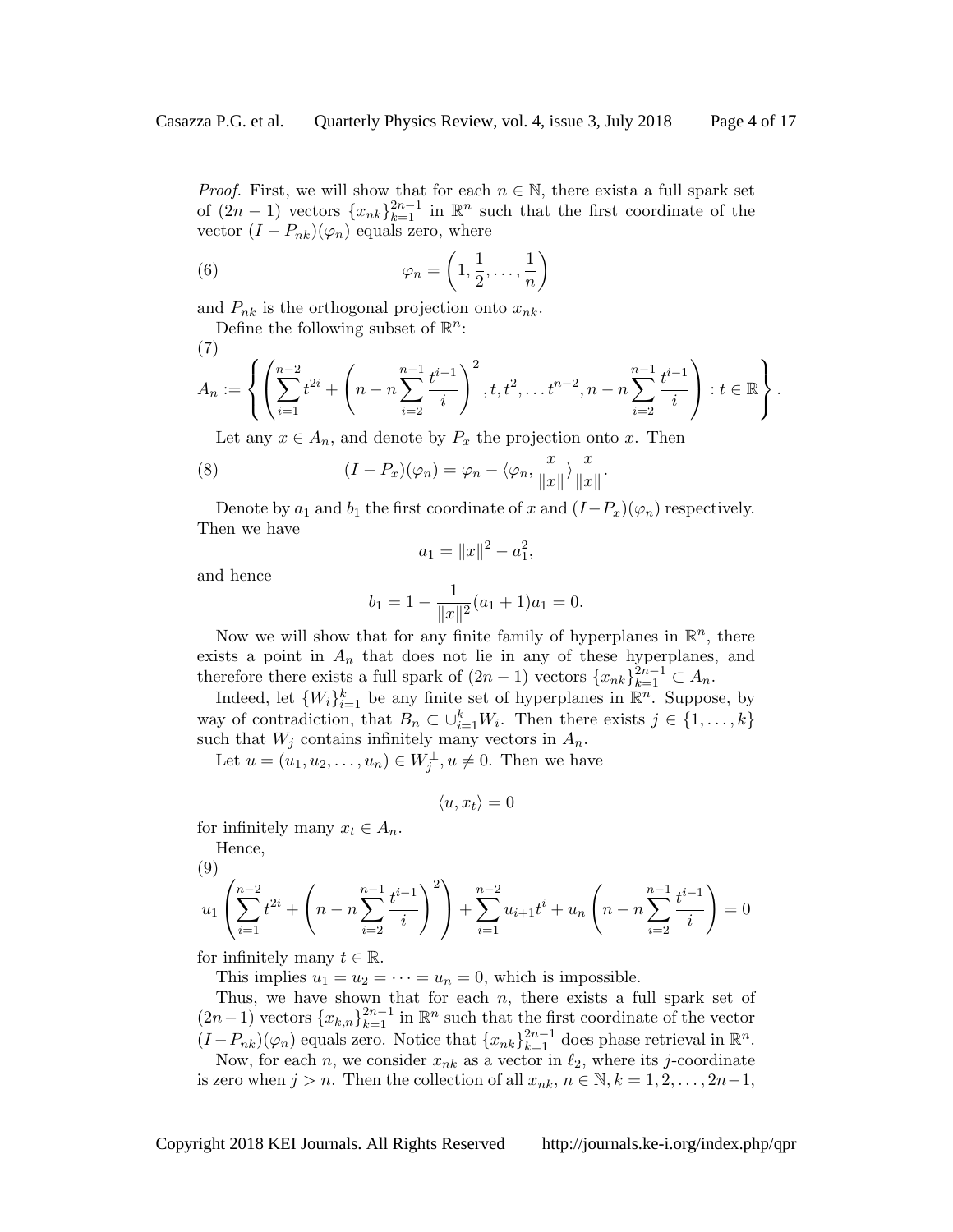do phase retrieval in  $\ell_2$ . Indeed, suppose that  $|\langle x, x_{nk}\rangle| = |\langle y, x_{nk}\rangle|$  for all  $n, k$  but  $x \neq \pm y$ . Then there is a  $n_0$  such that

(10) 
$$
(x(1), x(2), \ldots, x(n_0)) \neq \pm(y(1), y(2), \ldots, y(n_0)).
$$

But then the corresponding  $\{x_{n_0k}\}_{k=1}^{2n_0-1}$  does phase retrieval  $\in \mathbb{R}^{n_0}$  which implies  $(x(1), x(2), \ldots, x(n_0)) = \pm(y(1), y(2), \ldots, y(n_0))$ , a contradiction.

Finally, we show that  $\{x_{nk}^{\perp}\}_{n=1,k=1}^{\infty}$  fails phase retrieval in  $\ell_2$ . We will use the same notation  $P_{nk}$  for the projection onto  $x_{nk} \in \ell_2$ , and let  $\varphi =$  $\frac{1}{2}$  $\frac{1}{n}\Big\}_{n=1}^{\infty} \in \ell_2$ . Then by our construction, the first coordinate of  $(I - P_{nk})(\varphi)$ equals zero for all k, n. Therefore,  $\overline{\text{span}}\{(I - P_{x_{nk}})(\varphi)\}_{nk} \neq \ell_2$ . Therefore  ${x_{nk}^{\perp}}_{n=1,k=1}^{\infty, 2n-1}$  fails phase retrieval by Theorem 2.4.

In finite dimensions it is known [2] that any family of vectors doing phase retrieval must contain at least  $(2n - 1)$ -vectors. It follows that a full spark family of vectors  ${x_i}_{i=1}^{2n-1}$  does phase retrieval (since it has complement property) but if we delete any vector it fails phase retrieval. Now we give a construction to show that this result holds in infinite dimensions. The following example shows that there is a family of vectors in  $\ell_2$  which does phase retrieval but we cannot drop any vector and maintain phase retrieval. This also contains a new construction for frames doing phase retrieval.

First, we need the following lemma:

**Lemma 2.8.** Let  $\{e_i\}_{i=1}^{\infty}$  be the canonical orthonormal basis for  $\ell_2$ . For any fixed i, if x is orthogonal to  $e_i + e_j$  for infinitely many  $j > i$ , then  $\langle x, e_i \rangle = \langle x, e_j \rangle = 0$  for all such j.

*Proof.* Let  $K = \{j : j > i, \langle x, e_i + e_j \rangle = 0\}$ , then by assumption, the cardinality of  $K$  is infinite.

It is clear that  $|\langle x, e_i \rangle| = |\langle x, e_i \rangle|$  for all  $j \in K$ . Suppose by a contradition that  $|\langle x, e_j \rangle| > 0$  for all  $j \in K$ . Then we have

(11) 
$$
||x||^2 \ge \sum_{j \in K} |\langle x, e_j \rangle|^2 = \infty.
$$

a contradiction.

**Example 2.9.** Let the family of vectors  $X = \{e_i + e_j\}_{i \leq j}$ . Then X does phase retrieval in  $\ell_2$  but we cannot drop any vector of X and maintain phase retrieval.

*Proof.* Let I be any subset of the set  $\{(i, j) : i < j\}$ , and we can assume that  $(1, j) \in I$  for infinitely many j. We will show that either  $\{e_i + e_j\}_{(i,j) \in I}$ or  $\{e_i + e_j\}_{(i,j)\in I^c}$  spans  $\ell_2$ . Suppose  $\{e_i + e_j\}_{(i,j)\in I}$  does not span  $\ell_2$ . We will show that  $\{e_i + e_j\}_{(i,j) \in I^c}$  spans  $\ell_2$ .

Let any  $x = (x(1), x(2), ...)$  be such that  $\langle x, e_i + e_j \rangle = 0$  for all  $(i, j) \in I^c$ . By assumption, there is  $y = (y(1), y(2), \ldots), y \neq 0$  and  $\langle y, e_i + e_j \rangle = 0$  for all  $(i, j) \in I$ . Let s be the smallest number such that  $y(s) \neq 0$ . By Lemma

 $\Box$ 

$$
\Box
$$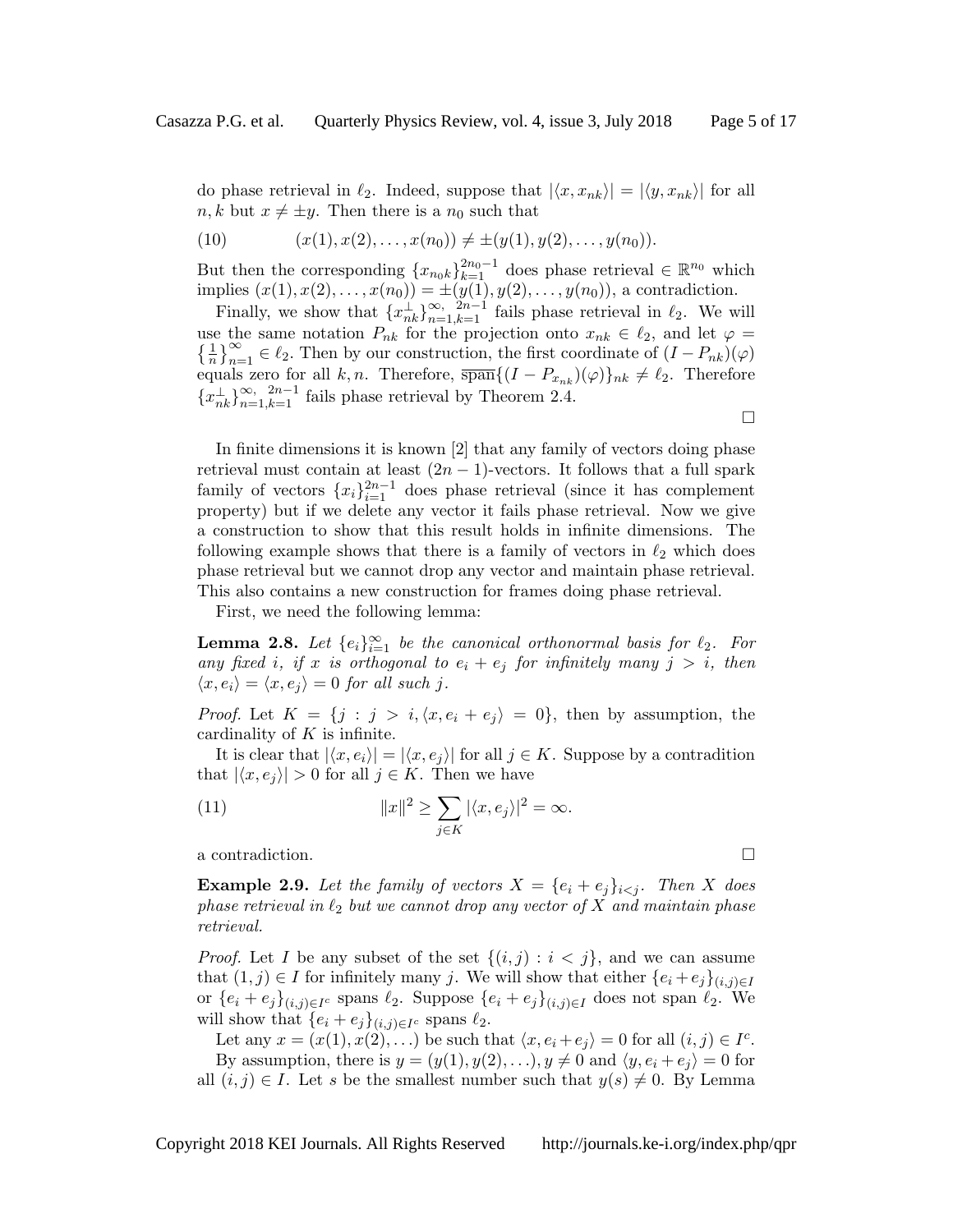(12) 
$$
x(s) = x(j) = 0 \text{ for all } j \ge t.
$$

We will now show that  $x(j) = 0$  for all  $j = 1, 2...t - 1$ . Suppose there is  $1 \leq j \leq s$  such that  $x(j) \neq 0$ . This implies  $(j, s) \notin I^c$ . Thus  $(j, s) \in I$  and hence  $y(j) \neq 0$ . But this contradicts the way we chose s. So  $x(j) = 0$  for all  $1 \leq j < s$ .

Now let any  $s < j < t$ . If  $(s, j) \in I^c$ , then  $x(j) = 0$ . If  $(s, j) \in I$ , then  $y(j) \neq 0$ . Note that by assumption,  $(1, j) \in I$  for infinitely many j, and hence by Lemma 2.8, we get that  $y(1) = 0$ . Thus,  $(1, j) \notin I$ . Therefore  $(1, j) \in I^c$  and so  $x(j) = x(1) = 0$ . This completes the proof that  $\{e_i +$  $e_j\}_{(i,j)\in I^c}$  span  $\ell_2$ .

Now we will show that we cannot drop any vector of  $X$  and maintain phase retrieval.

Fix any  $(k, \ell), k < \ell$ . Consider  $Y = \{e_i + e_j : i < j, (i, j) \neq (k, \ell)\}\.$  Let

(13) 
$$
x = e_k + e_\ell, \ y = e_k - e_\ell.
$$

Clearly,  $x \neq \pm y$ . For any vector  $e_i + e_j \in Y$ , we compute:

(14) 
$$
\langle x, e_i + e_j \rangle = \langle e_k, e_i \rangle + \langle e_k, e_j \rangle + \langle e_\ell, e_i \rangle + \langle e_\ell, e_j \rangle,
$$

(15) 
$$
\langle y, e_i + e_j \rangle = \langle e_k, e_i \rangle + \langle e_k, e_j \rangle - \langle e_\ell, e_i \rangle - \langle e_\ell, e_j \rangle.
$$

If  $i = k$  then  $j \neq \ell, i < \ell$  and  $k < j$ . Thus

(16) 
$$
\langle x, e_i + e_j \rangle = \langle y, e_i + e_j \rangle = 1.
$$

If  $j = k$ , then  $i < j = k < \ell$ . So

(17) 
$$
\langle x, e_i + e_j \rangle = \langle y, e_i + e_j \rangle = 1.
$$

Consider the case  $i, j \neq k$ . If  $i = \ell$  then  $j \neq \ell$ . Hence

(18) 
$$
\langle x, e_i + e_j \rangle = 1, \text{ and } \langle y, e_i + e_j \rangle = -1.
$$

If  $i \neq \ell$  and  $j = \ell$  then

(19) 
$$
\langle x, e_i + e_j \rangle = 1, \text{ and } \langle y, e_i + e_j \rangle = -1.
$$

Finally, if  $i \neq \ell$  and  $j \neq \ell$  then

(20) 
$$
\langle x, e_i + e_j \rangle = \langle y, e_i + e_j \rangle = 0.
$$

Thus, in all cases, we always have that

(21) 
$$
|\langle x, e_i + e_j \rangle| = |\langle y, e_i + e_j \rangle|, \text{ for all } e_i + e_j \in Y.
$$

Since  $x \neq \pm y$ , Y cannot do phase retrieval.

 $\Box$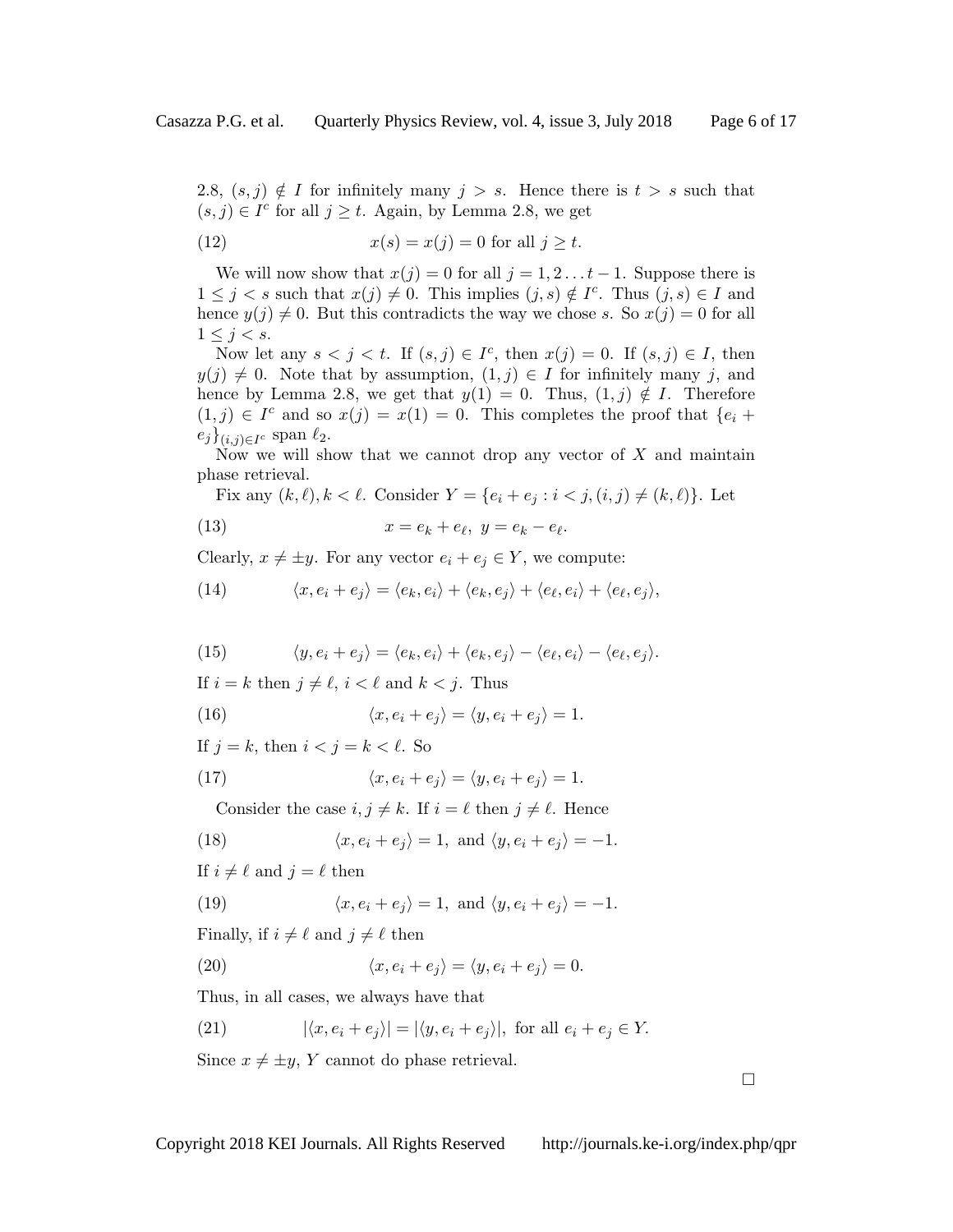## 2.2. Full Spark.

Remark 2.10. It is known that the full spark families of vectors in  $\mathbb{R}^n$  are dense in  $\mathbb{R}^n$  in the sense that given any family of vectors  $x = \{x_i\}_{i=1}^m$  in  $\mathbb{R}^n$ and any  $\epsilon > 0$ , there is a full spark family of vectors  $Y = \{y_i\}_{i=1}^m$  in  $\mathbb{R}^n$  so that

(22) 
$$
d(x,y)^2 = \sum_{i=1}^m \|x_i - y_i\|^2 < \epsilon.
$$

One interpretation of the definition of full spark is that any minimal number of vectors in the set which could possibly span, must span, i.e. any subset of *n*-vectors must span. The corresponding statement for  $\ell_2$  is:

Definition 2.11. A family of vectors  $\{x_i\}_{i=1}^{\infty}$  is full spark in  $\ell_2$  if every infinite subset spans  $\ell_2$ .

A full spark set clearly has complement property and hence does phase retrieval in the infinite dimensional case.

**Theorem 2.12.** There exist full spark families of vectors in  $\ell_2$  which then do phase retrieval.

Proof. Such an example can be found in Theorem 2 of [10].

There is another simpler way to do this using the following argument. Instead of  $\ell_2$  consider  $L_2[0, 1]$ . It is known that if a sequence  $a_n \neq a$  of numbers (real or complex) tends to a when  $n \to \infty$ , then the sequence of functions  $f_n(t) = e^{a_n t}$  spans  $L_2[0,1]$  (this is a standard application of the Hahn-Banach theorem together with the uniqueness theorem for holomorphic functions, see more in Appendix III of [8].) Since every subsequence of  $a_n$  also has the same limit, every subsequence of  $f_n$  also spans  $L_2[0,1]$ .  $\Box$ 

# 2.3. Norm Retrieval.

**Definition 2.13.** A family of projections  $\{P_i\}_{i\in I}$  (I is finite or infinite) does norm retrieval in  $\mathbb H$  if for any  $x, y \in \mathbb H$  we have:

(23)  $||P_ix|| = ||P_iy||$  for all  $i \in I$  then  $||x|| = ||y||$ .

The finite dimensional version of the next theorem first appeared in [5].

**Theorem 2.14.** A family of projections  ${P_i}_{i=1}^{\infty}$  on  $\ell_2$  does norm retrieval if and only if for any  $x \in \ell_2$ ,  $x \in \overline{\text{span}}\{P_ix\}_{i=1}^{\infty}$ .

*Proof.* ( $\Rightarrow$ ) Let any  $x \in \ell_2$  and  $y \perp \overline{\text{span}}\{P_ix\}_{i=1}^{\infty}$ . Then

(24) 
$$
\langle P_i x, P_i y \rangle = \langle P_i x, y \rangle = 0, \text{ for all } i.
$$

Let  $u = x + y$ ,  $v = x - y$  then we have  $||P_iu|| = ||P_iv||$  for all i. Hence  $||u|| = ||v||$ . Note that  $x = \frac{1}{2}$  $\frac{1}{2}(u+v)$  and  $y=\frac{1}{2}$  $\frac{1}{2}(u-v)$ . Now we compute:

(25) 
$$
\langle x, y \rangle = \frac{1}{4} \langle u + v, u - v \rangle = \frac{1}{4} (||u||^2 - ||v||^2) = 0.
$$

Copyright 2018 KEI Journals. All Rights Reserved http://journals.ke-i.org/index.php/qpr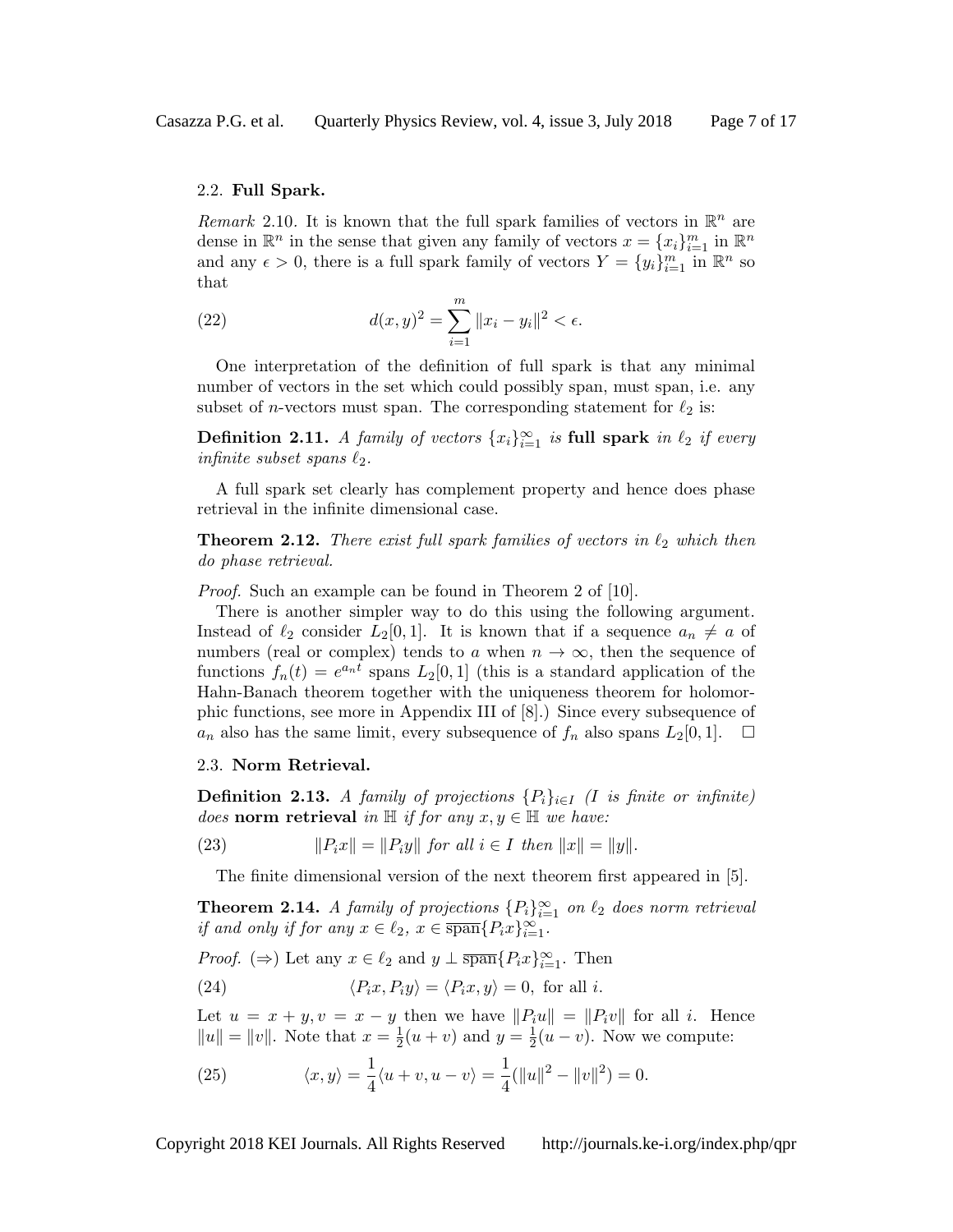$\Box$ 

Thus,  $(\overline{\operatorname{span}}\{P_ix\}_{i=1}^{\infty})^{\perp} \subset x^{\perp}$ , or equivalently,  $x \in \overline{\operatorname{span}}\{P_ix\}_{i=1}^{\infty}$ . (←) Suppose  $x, y \in \ell_2$ , and  $||P_ix|| = ||P_iy||$  for all  $i = 1, 2, \ldots$  Set

$$
(26) \qquad \qquad u = x + y, v = x - y.
$$

Then we have  $\langle P_i u, P_i v \rangle = 0$  for all i. Hence  $u \perp \overline{\text{span}} \{P_i v\}_{i=1}^{\infty}$ . Since  $v \in \overline{\text{span}}\{P_i v\}_{i=1}^{\infty}$  then  $u \perp v$ . It follows that  $||x|| = ||y||$ .

The finite dimensional version of the next result first appeared in [6].

**Theorem 2.15.** A family of vectors  $\{x_i\}_{i=1}^{\infty}$  does norm retrieval in  $\ell_2$  if and only if for every  $I \subset \mathbb{N}$  if  $x \perp \overline{\text{span}}\{x_i\}_{i \in I}$  and  $y \perp \overline{\text{span}}\{x_i\}_{i \in I^c}$  then  $x \perp y$ .

*Proof.* ( $\Rightarrow$ ) We may assume that  $||x|| = ||y|| = 1$ . Let  $u = x + y$ ,  $v = x - y$ . Then

(27) 
$$
|\langle u, x_i \rangle| = |\langle v, x_i \rangle|, \text{ for all } i.
$$

Since  $\{x_i\}_{i=1}^{\infty}$  does norm retrieval,  $||u|| = ||v||$ . It follows that  $x \perp y$ .  $(\Leftarrow)$  Suppose  $|\langle x, x_i \rangle| = |\langle y, x_i \rangle|$ , for all i. Denote

(28) 
$$
I = \{i : \langle x, x_i \rangle = -\langle y, x_i \rangle\}.
$$

Then

(29) 
$$
I^{c} = \{i : \langle x, x_{i} \rangle = \langle y, x_{i} \rangle\}.
$$

Let  $u = x + y, v = x - y$ . Then  $u \perp \overline{\text{span}}\{x_i\}_{i \in I}$  and  $v \perp \overline{\text{span}}\{x_i\}_{i \in I^c}$ . Therefore,  $u \perp v$ , and we get  $||x|| = ||y||$ .

Corollary 2.16. If  $\{x_i\}_{i=1}^{\infty}$  is a Parseval frame in  $\ell_2$ , let for  $I \subset \mathbb{N}$ , let (30)  $H_1 = \overline{\text{span}}\{x_i\}_{i \in I} \text{ and } H_2 = \overline{\text{span}}\{x_i\}_{i \in I^c},$ 

then  $H_1 \perp H_2$ .

# 3. Finite Dimensional Results Which Fail in Infinite Dimensions

It is known [4] that the families of vectors  ${x_i}_{i=1}^m$  which do phase retrieval in  $\mathbb{R}^n$  are dense in the family of  $m \geq (2n-1)$ -element sets of vectors in  $\mathbb{R}^n$ . This follows from the fact that full spark families of  $m \geq 2n - 1$  vectors are dense and do phase retrieval. The corresponding result fails in infinite dimensions.

**Definition 3.1.** We say a family of sequences of vectors  $\mathcal F$  is **dense** in  $\ell_2$ if given any sequence of vectors  $Y = \{y_i\}_{i=1}^{\infty} \subset \ell_2$  and any  $\epsilon > 0$  there an  $X = \{x_i\}_{i=1}^{\infty} \in \mathcal{F}$  so that

$$
d(X,Y)^{2} = \sum_{i=1}^{\infty} ||x_{i} - y_{i}||^{2} < \epsilon.
$$

Remark 3.2. Note that a Riesz basis cannot do phase retrieval since it clearly fails complement property.

Copyright 2018 KEI Journals. All Rights Reserved http://journals.ke-i.org/index.php/qpr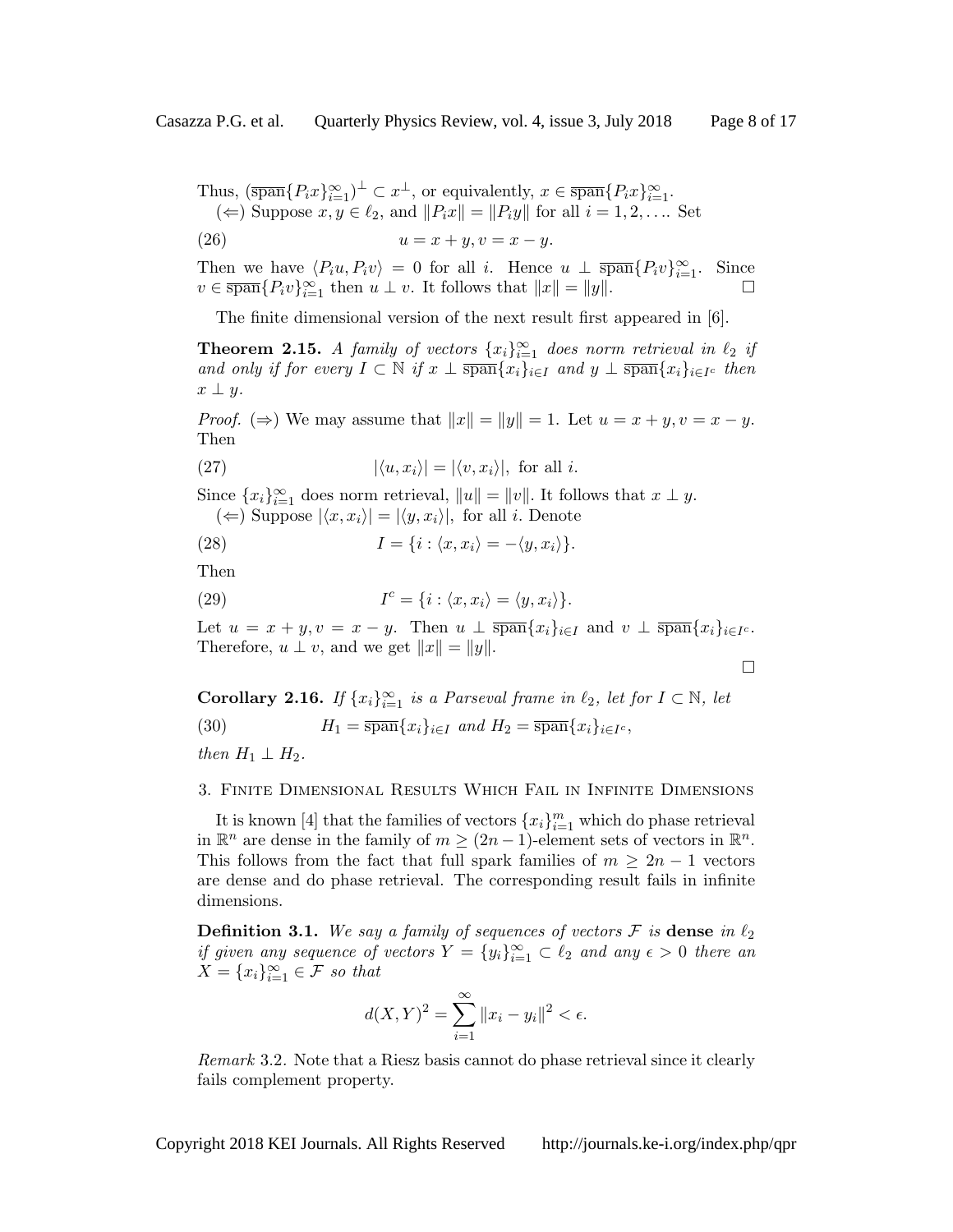**Proposition 3.3.** Let  $X = \{x_i\}_{i=1}^{\infty} \subset \ell_2$  be such that

(31) 
$$
\sum_{i=1}^{\infty} ||x_i - e_i||^2 \le 1 - \epsilon.
$$

Then X is a Riesz basis for  $\ell_2$ .

*Proof.* Define an operator  $T : \ell_2 \to \ell_2$  by  $Te_i = x_i$ , for all  $i = 1, 2, \ldots$  Given  $a = \sum_{i=1}^{\infty} a_i e_i \in \ell_2$  we have

(32) 
$$
\| (I - T)a \|^2 = \|\sum_{i=1}^{\infty} a_i (e_i - x_i) \|^2
$$

(33) 
$$
\leq \sum_{i=1}^{\infty} |a_i| \|e_i - x_i\|
$$

(34)  

$$
\leq \left(\sum_{i=1}^{\infty} |a_i|^2\right) \left(\sum_{i=1}^{\infty} ||x_i - e_i||^2\right)
$$

$$
\leq (1 - \epsilon) ||a||^2
$$

≤ (1 − )kak (35) .

It follows that T is an invertible operator and so  $\{Te_i\}_{i=1}^{\infty}$  is a Riesz basis for  $\ell_2$ .

**Proposition 3.4.** The families of vectors which do phase retrieval in  $\ell_2$  are not dense in the infinite families of vectors in  $\ell_2$ .

*Proof.* Let  $0 < \epsilon < 1$ . If  $X = \{x_i\}_{i=1}^{\infty}$  is any family of unit vectors with

(36) 
$$
\sum_{i=1}^{\infty} ||x_i - y_i||^2 < 1 - \epsilon,
$$

then X is a Riesz basis and hence cannot do phase retrieval.  $\Box$ 

It is known in finite dimensions [1, 4] that if  $X = \{x_i\}_{i=1}^m$  does phase retrieval, there is an  $\epsilon > 0$  so that whenever  $Y = \{y_i\}_{i=1}^m$  satisfies:

(37) 
$$
\sum_{i=1}^{m} ||x_i - y_i||^2 < \epsilon,
$$

then Y does phase retrieval. The above is called a  $\epsilon$ -**perturbation** of X. The corresponding result fails in  $\ell_2$  as was shown in [3].

**Theorem 3.5.** Given a frame  $\{x_i\}_{i=1}^{\infty}$  doing phase retrieval in  $\ell_2$  and an  $\epsilon > 0$ , there is a frame  $\{y_i\}_{i=1}^{\infty}$  which fails phase retrieval in  $\ell_2$  and satisfies:

(38) 
$$
\sum_{i=1}^{\infty} ||x_i - y_i||^2 < \epsilon.
$$

Definition 3.6. A set of vectors  $\{x_i\}_{i=1}^{\infty}$  in  $\ell_2$  is finitely full spark if for every  $I \subset \mathbb{N}$  with  $|I| = n$ ,  $\{P_I x_i\}_{i=1}^{\infty}$  is full spark (i.e. spark  $n+1$ ), where  $P_I$ is the orthogonal projection onto span $\{e_i\}_{i\in I}$ .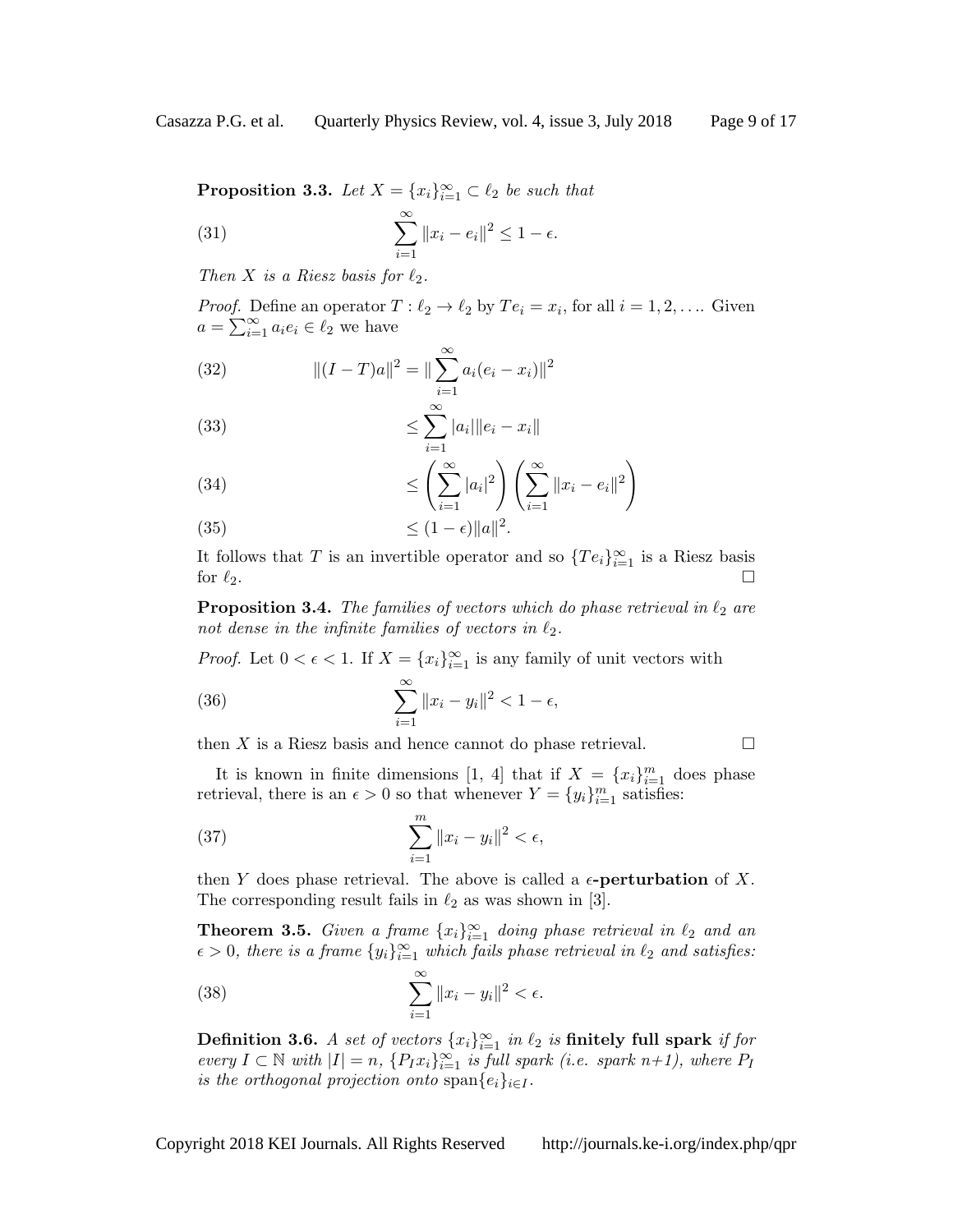We will have to generalize the definition of full spark.

**Definition 3.7.** A set of vectors  $\{x_i\}_{i=1}^m$  in  $\mathbb{R}^n$  is full spark if either they are independent or if  $m \geq n+1$ , then they have spark  $n+1$ .

**Proposition 3.8.** The finitely full spark families of vectors in  $\ell_2$  are dense in the infinite families of vectors in  $\ell_2$ . In particular, there are Riesz bases for  $\ell_2$  which are finitely full spark, and these families cannot do phase retrieval.

*Proof.* Let  $\{y_i\}_{i=1}^{\infty}$  be a family of vectors in  $\ell_2$  and fix  $\epsilon > 0$ . We will construct the vectors by induction. To get started, choose a vector  $x_1$  with all non-zero coordinates so that  $||x_1 - y_1||^2 < \frac{\epsilon}{2}$  $\frac{\epsilon}{2}$ . Now assume we have constructed vectors  $\{x_i\}_{i=1}^m$  so that for every  $I \subset \tilde{N}$  with  $|I| < \infty$ ,  $\{Px_i\}_{i=1}^m$  is full spark and  $||x_i - y_i||^2 < \frac{\epsilon}{2^{i+1}}$ . For each finite subset  $I \subset \tilde{N}$ , let  $\frac{\epsilon}{2^{i+1}}$ . For each finite subset  $I \subset \mathbb{N}$ , let (39)

$$
\mathcal{G}_I = \bigcup \left\{ \overline{\text{span}} \left[ \{ P_I x_i \}_{i \in I'} \cup \{ e_i \}_{i \in I^c} \right] : I' \subset [m], \left\{ |I'| = m \text{ if } m+1 \leq |I| \\ |I'| = |I| - 1 \text{ if } |I| \leq m \right\} \right\}.
$$

Let

(40) 
$$
\mathcal{F} = \bigcup_{n=1}^{\infty} \bigcup_{|I|=n} \mathcal{G}_I,
$$

then  $\mathcal F$  is a countable union of proper subspaces of  $\ell_2$  and hence there exists a vector  $y_{m+1}$  not in F and  $||x_{m+1} - y_{m+1}||^2 < \frac{\epsilon}{2^{m+1}}$ . This provides the required family of finitely full spark vectors.  $\Box$ 

### 4. LIFTING

In this section we demonstrate an embedding of finite frames in higher dimensions such that the complement property is preserved, which we will refer to as "lifting". We provide necessary and sufficient conditions for when such a construction is possible and an example to demonstrate problems that may arise in infinite dimensions. We begin with a few useful definitions.

**Definition 4.1.** A frame  $X = \{x_i\}_{i \in I}$  has the overcomplete complement property if for every  $S \subset I$ , either  $\{x_i\}_{i \in S}$  or  $\{x_i\}_{i \in S^c}$  spans and is linearly dependent, *i.e.* it is not a basis.

The overcomplete complement property is a natural generalization of the usual complement property, as will be shown shortly. Next we specify exactly what types of embeddings we are considering.

**Definition 4.2.** A frame  $Y = \{y_i\}_{i=1}^m \subset \mathbb{R}^{n+k}$  is a k-lifting of a frame  ${x_i}_{i=1}^m$  if

 $(41)$  $|_{\mathbb{R}^n} = x_i$ , for all  $i = 1, 2, \ldots, m$ .

The next theorem classifies when 1-lifts are possible and provides a construction for the choice of coordinates to adjoin.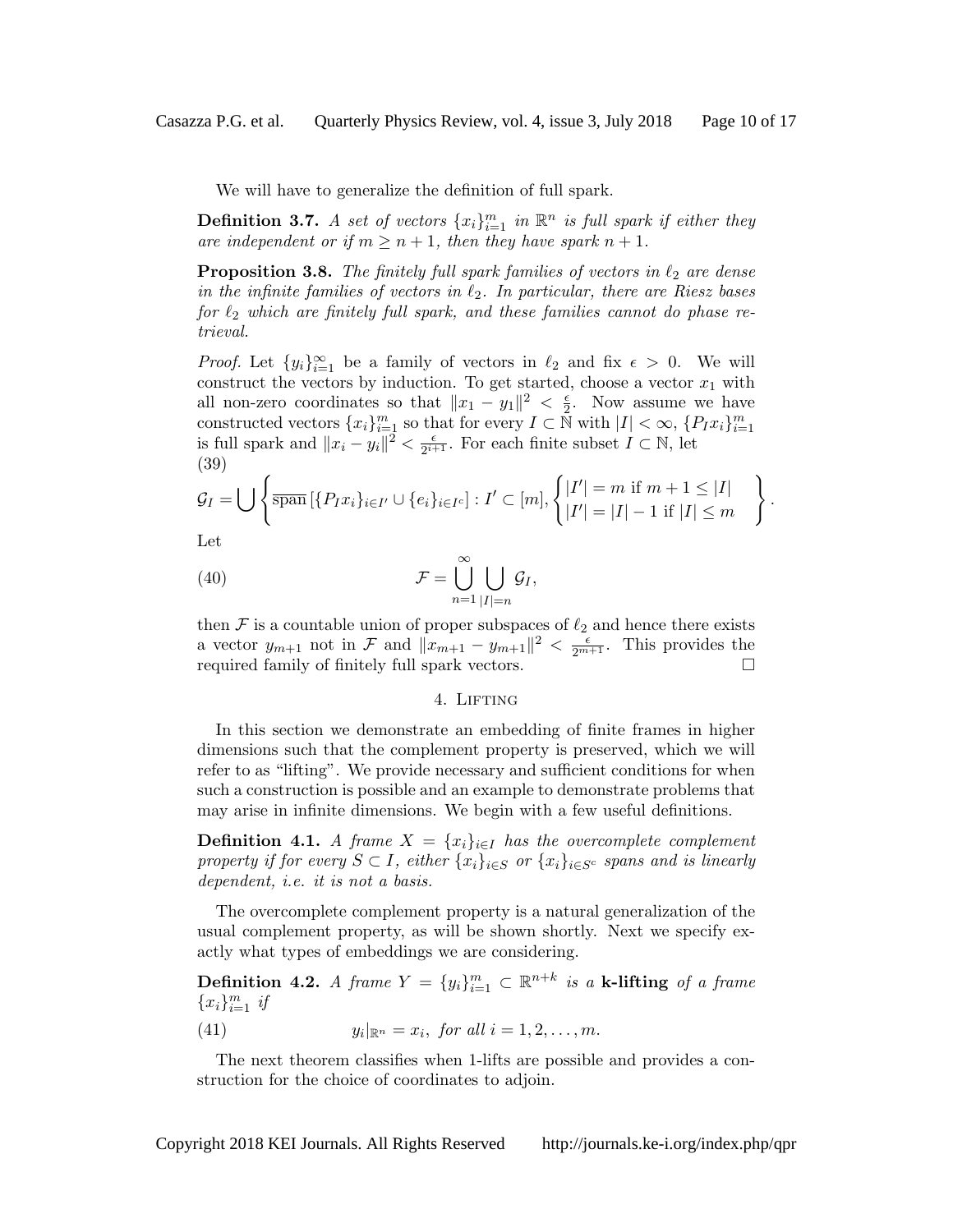**Theorem 4.3.** A phase retrievable frame  $X = \{x_i\}_{i=1}^m \subset \mathbb{R}^n$  can be 1lifted to a phase retrievable frame if and only if  $X$  has the overcomplete complement property.

Proof. For the sufficiency we shall provide a constructive proof. The idea of the proof will be to produce a vector  $v \in \mathbb{R}^m$  such that the  $i^{th}$  coordinate of v will be the  $(n+1)^{th}$  coordinate of  $\hat{x}_i$ . Given a subset  $S \subset [m]$ , by assumption either  $X_S = \{x_i\}_{i \in S}$  or  $X_{S^c} = \{x_i\}_{i \in S^c}$  spans  $\mathbb{R}^n$  and is linearly dependent. We begin by demonstrating an embedding of vectors from the spanning set that still span in  $\mathbb{R}^{n+1}$ . Without loss of generality, in our notation we shall assume  $X<sub>S</sub>$  is always the overcomplete spanning set of vectors. Then for some choice of coefficients we have  $\sum_{i \in S} \alpha_i x_i = 0$  where  $\alpha_i$  are not all zero. Denote  $\alpha_S = (\alpha_1, \alpha_2, ..., \alpha_{|S|}) \in \mathbb{R}^{|S|}$  and pick  $\beta_S \in \mathbb{R}^{|S|}$ such that  $\langle \alpha_S, \beta_S \rangle \neq 0$ . Define the embedded vectors  $\hat{X}_S = \{\hat{x}_i\}_{i \in S} \in \mathbb{R}^{n+1}$ as follows

(42) 
$$
\hat{x}_i(j) = \begin{cases} x_i(j) & j \in [n] \\ \beta_S(i) & j = n+1. \end{cases}
$$

To show that  $\hat{X}_S$  spans  $\mathbb{R}^{n+1}$ , observe  $\frac{1}{\langle \alpha_S, \beta_S \rangle} \sum_{i \in S} \alpha_i \hat{x}_i = e_{n+1}$ . Since  $X_S$ spans  $\mathbb{R}^n$ , it follows that  $\hat{X}_S$  spans  $\mathbb{R}^{n+1}$ .

This construction gives a procedure for an embedding which spans the larger space  $\mathbb{R}^{n+1}$ , but is dependent on the subset S. Also observe we haven't posed any conditions on how to extend the vectors in  $S<sup>c</sup>$ . For each choice of S, we have the associated vectors  $\alpha_S, \beta_S \in \mathbb{R}^{|S|}$ . Let  $H_S \subset \mathbb{R}^{|S|}$  denote the hyperplane perpendicular to  $\alpha_S$ . Then our construction depends on being able to choose a vector in the complement of  $H<sub>S</sub>$  for all subsets S. But the cardinality of  $S$  is changing as we range over all possibilities. To overcome this we will work with the larger space  $\mathbb{R}^m = \mathbb{R}^{|\hat{S}|} \times \mathbb{R}^{|S^c|}$ . There are finitely many choices of S therefore  $\bigcup_{S\subset [m]} H_S \times \mathbb{R}^{|S^c|} \neq \mathbb{R}^m$ . Then for  $v \in \left(\bigcup_{S \subset [m]} H_S \times \mathbb{R}^{|S^c|}\right)^c$  we defined

(43) 
$$
\hat{x}_i(j) = \begin{cases} x_i(j) & j \in [n] \\ v(i) & j = n+1. \end{cases}
$$

Then it follows that  $\hat{X} = \{\hat{x}_i\}_{i=1}^m$  has the complement property in  $\mathbb{R}^{n+1}$ .

For necessity assume  $X$  does phase retrieval but does not have the overcomplete complement property. Any spanning set that is a basis cannot be 1-lifted since there will not be enough vectors to span  $\mathbb{R}^{n+1}$ . — Первый проста в сервести в сервести в сервести в сервести в сервести в сервести в сервести в сервести в се<br>В сервести в сервести в сервести в сервести в сервести в сервести в сервести в сервести в сервести в сервести<br>

The result above may be generalized for a k-lift with minimal effort. Naturally the overcompleteness of each subset  $S$  is critical in determining what integers  $k$  are plausible. More specifically, we define the lifting number of a phase retrievable frame as follows: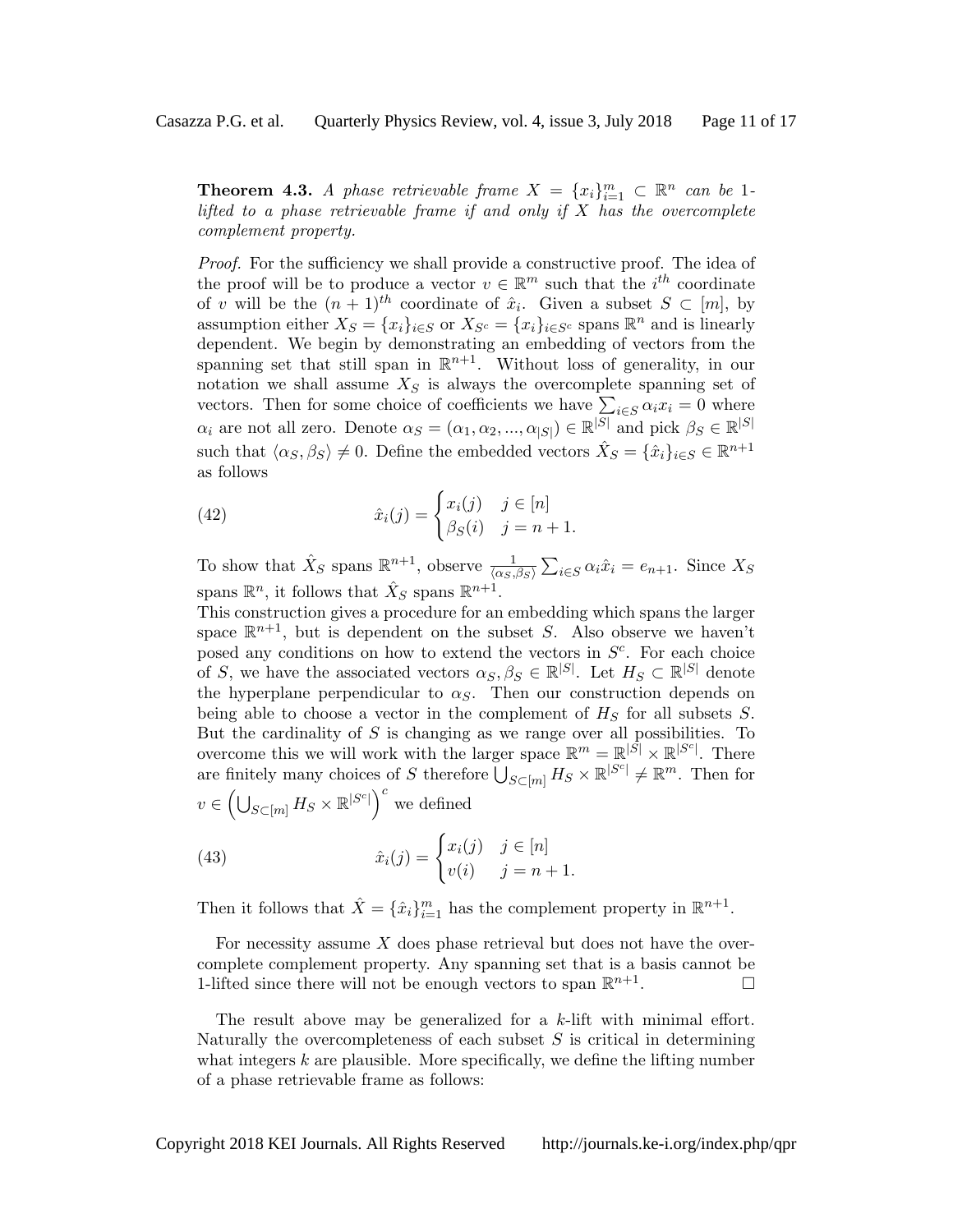**Definition 4.4.** Given a frame  $X = \{x_i\}_{i \in [m]} \subset \mathbb{R}^n$ , let (44)  $L_X = \min\{|S| - n : \text{span}\{x_i\}_{i \in S} = \mathbb{R}^n \text{ and } |S| \geq |S^c|\},$ 

$$
\mu_1 = \mu_2 = \min_{\{|\nu| \leq \ell \leq \nu\}} \mu_1 \sup_{\{|\nu|\leq \nu\}} \mu_2 \sup_{\{|\nu|\leq \nu\}} \mu_3
$$

then  $L_X$  is the lifting number for the frame X.

From the previous theorem we see immediately that if  $\Phi$  has the overcomplete complement property then  $L_X \geq 1$ . The lifting number tells us how many dimensions higher we can lift  $\Phi$ . If  $L_X \geq 1$  then when we 1-lift, each overcomplete spanning subset will be lifted to a spanning set in  $\mathbb{R}^{n+1}$ with the same cardinality. If  $L_X > 1$  that means each spanning subset with higher cardinality (S or  $S<sup>c</sup>$ ) will be lifted to a spanning set which is still not a basis in  $\mathbb{R}^{n+1}$ , hence can be lifted again. The idea is that after each lift, the lifting number of the subsequent lifted frame  $\hat{\Phi}$  is one smaller than  $L_X$ . That is, if X is a 1-lift of X then  $L_{\hat{X}} = L_X - 1$ .

**Corollary 4.5.**  $X \subset \mathbb{R}^n$  can be k-lifted if and only if  $k \leq L_X$ .

**Theorem 4.6.** If a frame  $X \subset \mathbb{R}^n$  contains  $2n + 2m + 1$  vectors with a  $2n + 2m$  full spark subset. X can be  $(m + 1)$ -lifted.

*Proof.* Clearly if a frame contains a  $2n + 2m$  full spark subset it does phase retrieval as it contains a  $2n - 1$  full spark subset which already does phase retrieval. Let  $X = \{x_i\}_{i\in [2n+2m+1]}$  and  $H = \{x_i\}_{i\in [2n+2m]}$  be a full spark subset. Given any  $S \subset [2n+2m]$ , if S contains more than half the elements in H then it will be a spanning set with more than  $n + m$  vectors hence its cardinality minus n will be greater than m hence at least  $m + 1$ . If it contains less than half of the elements of  $H$  then the same holds for  $S<sup>c</sup>$ . If it contained exactly half then both  $S$  and  $S<sup>c</sup>$  will contain  $n + m$  elements of H hence they both span. Whichever set that contains  $x_{2n+2m+1}$  will be a spanning set of cardinality  $n + m + 1$ . Hence X will have lifting number  $m+1$ .

The set of  $2n + 2m + 1$  full spark vectors is open, dense, and contains a subset of  $2n + 2m$  full spark vectors. Then the previous theorem shows the set of  $2n + 2m + 1$  vectors in  $\mathbb{R}^n$  that can be  $m + 1$ -lifted contains an open dense set. Hence "almost every" set of  $2n + 2m + 1$  or  $2n + 2m + 2$  vectors can be  $m + 1$ -lifted.

The infinite dimensional version of this looks like the following. Note that this is not a classification of the liftable phase retrieving frames but a sufficient condition.

Remark 4.7. In  $\ell_2$ , by a lift we "add" a coordinate at the beginning of the vector. That is, if  $\hat{x}$  is a lift of x then  $P\hat{x} = (0, x(1), x(2), \ldots)$ , where P is the orthogonal projection onto  $e_1^{\perp}$ .

**Theorem 4.8.** Let  $X = \{x_i\}_{i=1}^{\infty}$  be a frame for  $\ell_2$  doing phase retrieval and let  $Y = \{y_i\}_{i=1}^{\infty}$  be a linearly dependent spanning set in  $\ell_2$ . Then  $X \cup Y$  can be lifted to a phase retrieving frame for  $\ell_2$ .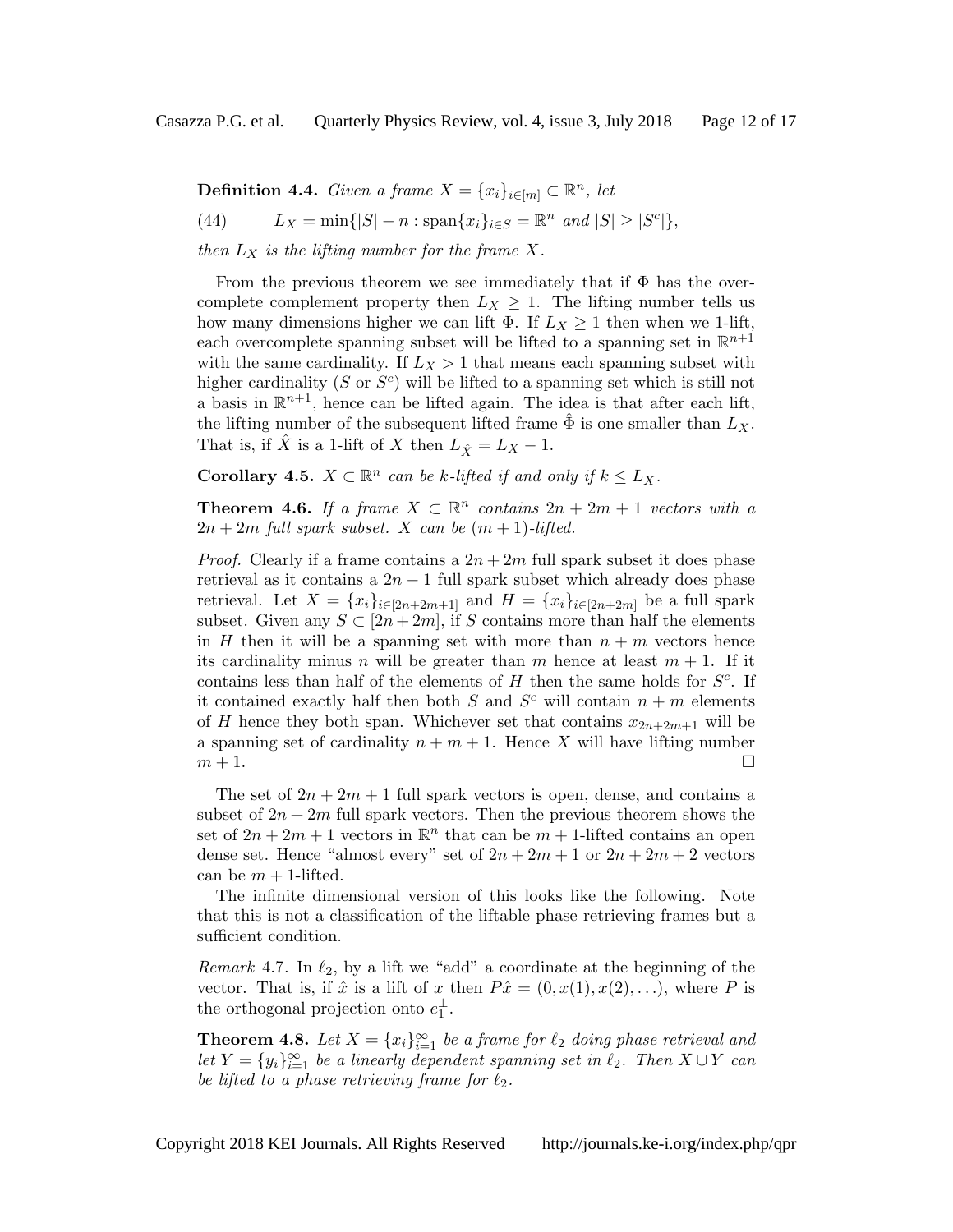*Proof.* Let  $X = \{x_i\}_{i=1}^{\infty}$  and  $Y = \{y_i\}_{i=1}^{\infty}$  be as in the theorem. We show that we can lift this union to one higher dimension and maintain phase retrieval. Let L be the right shift operator on  $\ell_2$ , i.e. if  $x = (x(1), x(2), \ldots),$ then  $Lx = (0, x(1), x(2), \ldots)$ . Replace vectors in X by  $\hat{X} = \{\hat{x}_i\}_{i=1}^{\infty}$  where  $\hat{x}_i = Lx_i$ . The idea for  $\hat{Y} = \{\hat{y}_i\}_{i=1}^{\infty}$  is very similar to the proof in Theorem 4.3. We show existence of a vector  $v = (v(1), v(2), ...) \in \ell_2$  such that  $\hat{y}_i = v(i)e_1 + Ly_i$  will have the desired property to assure  $\hat{X} \cup \hat{Y}$  does phase retrieval.

Since  $\{y_i\}_{i=1}^{\infty}$  is linearly dependent, there exists a sequence of scalars  $\alpha =$  $\{\alpha_i\}_{i=1}^{\infty}$  with all but a finite number equal to zero, such that  $\sum_{i=1}^{\infty} \alpha_i y_i = 0$ . Denote  $H_i = e_i^{\perp} \subset \ell_2$  and note that by the Baire Category Theorem

(45) 
$$
\left[ (\cup_{i=1}^{\infty} H_i) \cup \alpha^{\perp} \right]^c \neq \emptyset.
$$

Let  $v \in [(\cup_{i=1}^{\infty} H_i) \cup \alpha^{\perp}]^c$  and define  $\hat{y}_i$  as stated above. Note that v has all non-zero coordinates and  $\langle v, \alpha \rangle \neq 0$ . Moreover,

(46) 
$$
\sum_{i=1}^{\infty} \alpha_i \hat{y}_i = \sum_{i=1}^{\infty} (\alpha_i (v(i)e_1 + Ly_i) = \langle \alpha, v \rangle e_1.
$$

Let any  $j \geq 1$  and  $\epsilon > 0$ . Since  $\{y_i\}_{i=1}^{\infty}$  spans  $\ell_2$ , there is a finite subset  $I_j$ and scalars  $\{\beta_k\}_{k\in I_j}$  such that

(47) 
$$
\|e_j - \sum_{k \in I_j} \beta_k y_k\| < \epsilon.
$$

This implies

(48) 
$$
||e_{j+1} - \sum_{k \in I_j} \beta_k (\hat{y}_k - v(k)e_1)|| < \epsilon, \text{ for all } j \ge 1.
$$

Since  $e_1 \in \text{span}\{\hat{y}_i\}_{i=1}^{\infty}$ ,  $e_j \in \overline{\text{span}}\{\hat{y}_i\}_{i=1}^{\infty}$  for all  $j, \hat{Y} = \{\hat{y}_i\}_{i=1}^{\infty}$  spans  $\ell_2$ .

Now we will show that  $\hat{X} \cup \hat{Y}$  satisfies Edidin's theorem. Since  $\langle e_1, \hat{y}_i \rangle =$  $v(i) \neq 0$ , the projection of  $e_1$  on the vectors of  $\hat{Y}$  span  $\ell_2$ . Let any non-zero vector  $x \neq e_1$ , the projection of x onto the  $\hat{x}_i$ 's will spans  $e_1^{\perp} \subset \ell_2$ . Note that x cannot be orthogonal to all  $\hat{y}_i$  since these vectors span  $\ell_2$ . Let  $\hat{y}_j$  be one such vector. Since  $\hat{y}_j$  is outside of  $e_1^{\perp} \subset \ell_2$ , the projection of x onto the vectors of  $\hat{X} \cup \hat{Y}$  span  $\ell_2$  as well. Hence  $\hat{X} \cup \hat{Y}$  does phase retrieval.  $\Box$ 

# 5. Finite Dimensional Results which are not Known in Infinite **DIMENSIONS**

It is known [4] that there are two orthonormal bases for  $\mathbb{R}^n$  which do phase retrieval. We do not know the same for  $\ell_2$ .

# Problem 5.1.

Are there two Riesz bases for  $\ell_2$  which do phase retrieval?

However, we can do phase retrieval with three Riesz sequences for  $\ell_2$ .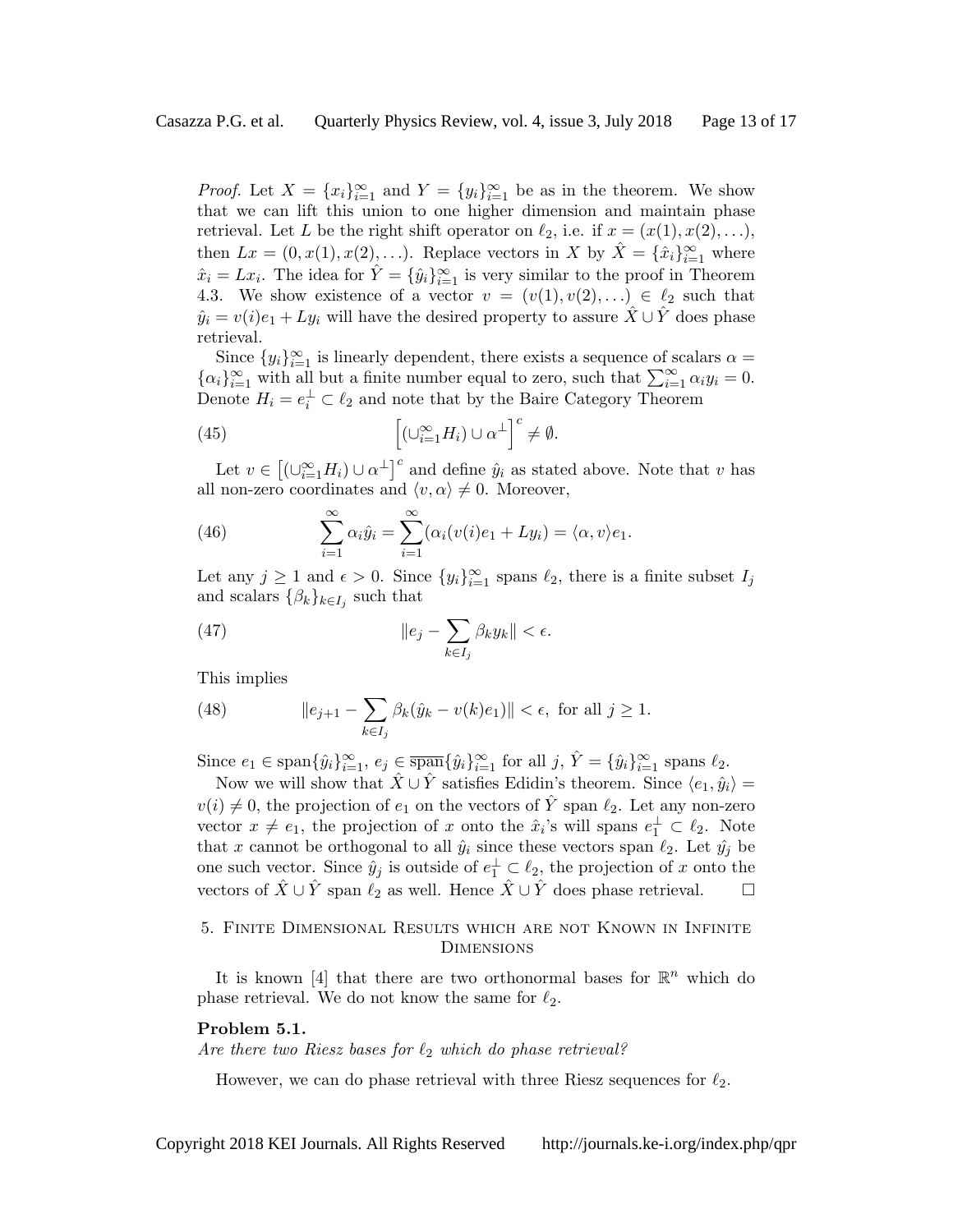**Proposition 5.2.** There are three Riesz sequences for  $\ell_2$  which do phase retrieval.

*Proof.* For every n let  $H_n = \text{span}\{e_i\}_{i=1}^{3^{n+1}}$ . Choose  $\{u_{nij}\}_{i=3^{n+1},j=1}^{3^{n+1}}$  so that they are full spark in  $H_n$  and

(49) 
$$
\sum_{i=3^{n}+1}^{3^{n+1}} \|u_{nij} - e_i\|^2 \le \frac{1}{2^{n+1}} \quad \text{for} \quad j = 1, 2, 3
$$

Then the collection  $\{u_{nij}: 3^n+1 \le i \le 3^{n+1}, 1 \le j \le 3, 1 \le n < \infty\}$  does phase retrieval. Moreover,

(50) 
$$
\sum_{n=1}^{\infty} \sum_{i=3^n+1}^{3^{n+1}} ||u_{nij} - e_i||^2 \le \frac{1}{2} \text{ for } j = 1, 2, 3,
$$

therefore  ${u_{nij}}_{n=1,i=3^{n+1}}^{\infty, 3^{n+1}}$  is a Riesz sequence for  $j=1,2,3$ .

# 6. SETS WHICH DO PHASE RETRIEVAL IN  $\ell_2$

**Theorem 6.1.** Assume we have subspaces  $W_1 \subset W_2 \subset \cdots \subset \ell_2$  and vectors  ${x_{ij}}_{j \in I_i}$  doing phase retrieval in  $W_i$  for every i. Finally, assume  $\cup_{i=1}^{\infty} W_i$  is dense in  $\ell_2$ . Then  $\{x_{ij}\}_{i=1,j\in I_i}^{\infty}$  does phase retrieval in  $\ell_2$ .

Proof. We will check the complement property. Observe that a partition of vectors  $\{x_{ij}\}_{i=1,j\in I_i}^{\infty}$  induces a partition for vectors  $\{x_{ij}\}_{j\in I_i} \subset W_i$ . By assumption  $\{x_{ij}\}_{j\in I_i}$  does phase retrieval on  $W_i$ , therefore for each  $i =$  $1, 2, \ldots$ 

(51) either  $W_i \subset \overline{\text{span}}\{x_{ij}\}_{(i,j)\in I}$  or  $W_i \subset \overline{\text{span}}\{x_{ij}\}_{(i,j)\in I^c}$ .

Then either I or  $I^c$  contains infinitely many  $W_i$ , without loss of generality we assume it is  $I$ . This means that for infinitely many  $i$ ,

(52) 
$$
W_i \subset \overline{\text{span}}\{x_{ij}\}_{(i,j)\in I}.
$$

Since  $W_i \subset W_{i+1}$  for all i,

(53) 
$$
\bigcup_{i=1}^{\infty} W_i \subset \overline{\text{span}}\{x_{ij}\}_{(i,j)\in I},
$$

and so the closure of the right hand set is  $\ell_2$ . This shows our family of vectors have complement property and hence do phase retrieval on  $\ell_2$ .

**Theorem 6.2.** Let  $P_n$  be the orthogonal projection of  $\ell_2$  onto  $E_n = \text{span}\{e_i\}_{i=1}^n$ . There is a set of vectors  $Y = \{y_{ni}\}_{n=1,i=1}^{\infty}$ , that does not do phase retrieval on  $\ell_2$ , but  $X = \{x_{ni}\}_{n=1,i=1}^{\infty} = \{P_n y_{ni}\}_{n=1,i=1}^{\infty}$  does phase retrieval in  $\ell_2$ . Moreover, finite subsets of X do phase retrieval on  $E_n$  for every n.

*Proof.* For each  $n \in \mathbb{N}$ , let  $X_n$  be a finite set of vectors  $\{x_{ni}\}_{i \in I_n}$  contained in  $E_n$  that does phase retrieval in  $E_n$ . For example consider a full spark set in  $E_n$  embedded in  $\ell_2$  by adding zero to all other entries. We know that  $X = \{x_{ni}\}_{n=1,i\in I_n}^{\infty}$  does phase retrieval in  $\ell_2$ . It is sufficient to show that for each n and i, there exists  $y_{ni}$ , with  $P_n y_{ni} = x_{ni}$ , such that the  $y_{ni}$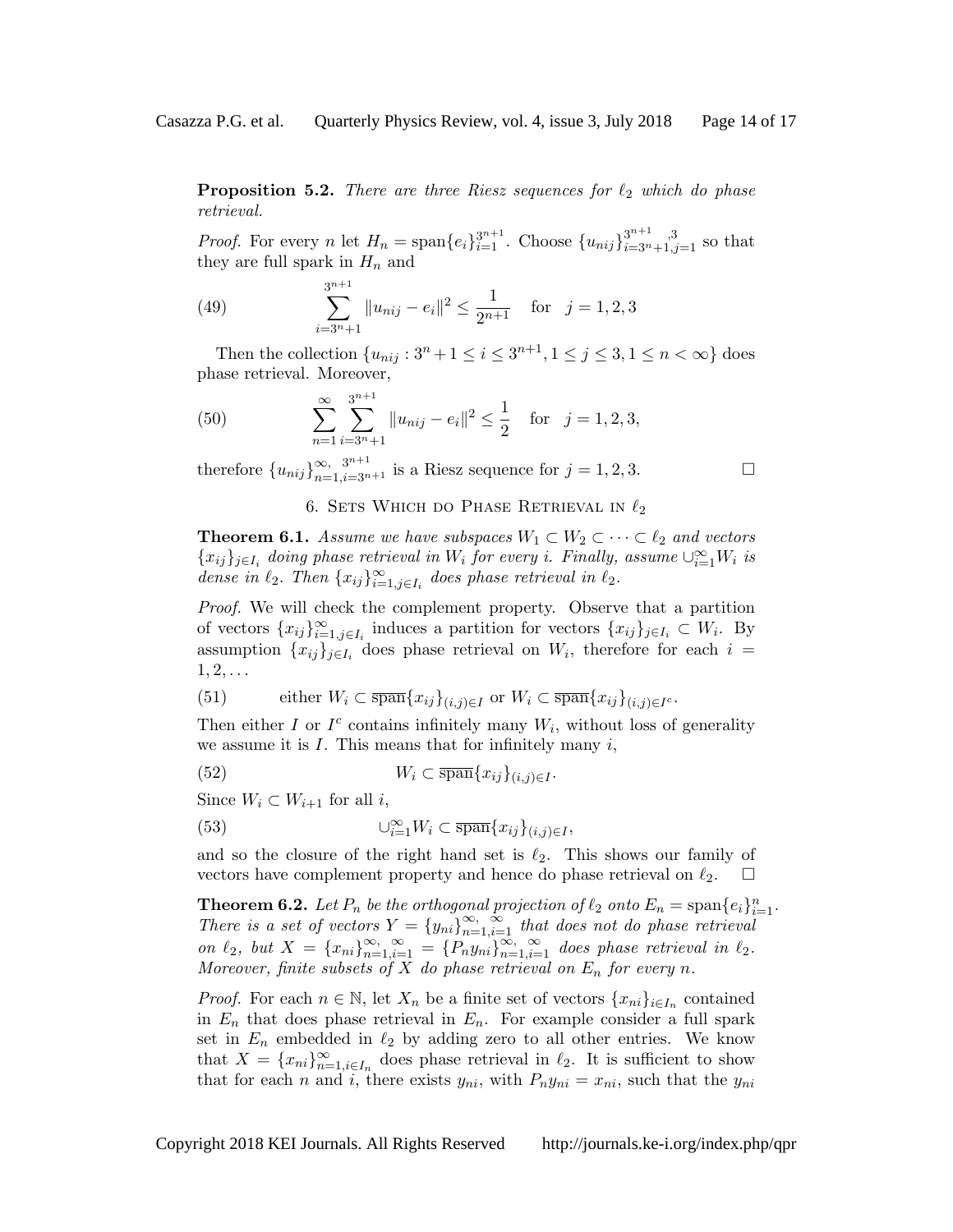is contained in a fixed hyperplane for all  $n, i$ . Let w be the vector with infinitely many non-zero coordinates. For each  $n$ ,  $x_{ni}$  has finite support contained in the first n coordinates, for all  $i \in I_n$ . Then there is  $j > n$  such that  $w(j) \neq 0$ . Define  $y_{ni} = x_{ni} - \frac{\langle x_{ni}, w \rangle}{\langle x_{ni}, y \rangle}$  $\frac{w_{ni}, w'}{w(j)} e_j$ , for  $i \in I_n$ . It follows that  $\langle y_{ni}, w \rangle = 0$ , and hence  $y_{ni} \subset w^{\perp}$  for all  $n, i$ . This completes the proof.  $\Box$ 

In the following, we will show how to create a new phase retrieval set by translating the vectors of the original one in the same direction. First, we will need a lemma.

**Lemma 6.3.** If  $\{x_i\}_{i=1}^{\infty}$  is Bessel in  $\ell_2$ , then for every  $v \in \ell_2$ , (54)  $\lim_{i \to \infty} \langle v, x_i \rangle = 0.$ 

*Proof.* Given a vector  $v$ , we have

(55) 
$$
\sum_{i=1}^{\infty} |\langle v, x_i \rangle|^2 < \infty,
$$

hence  $\lim_{i\to\infty} |\langle v, x_i\rangle| = 0.$ 

*Remark* 6.4. Note that if any  $\{x_i\}_{i=1}^{\infty}$  does phase retrieval, then

(56) 
$$
\left\{\frac{1}{\|x_i\|2^i}x_i\right\}_{i=1}^{\infty}
$$

is Bessel and also does phase retrieval.

**Theorem 6.5.** Assume  $\{x_i\}_{i=1}^{\infty}$  is a Bessel sequence in  $\ell_2$  and does phase retrieval. Then for every  $v \in \ell_2$ ,  $\{x_i + v\}_{i=1}^{\infty}$  does phase retrieval.

Proof. Assume

(57)  $|\langle x, x_i + v \rangle| = |\langle y, x_i + v \rangle|$ , for all  $i = 1, 2, \dots$ .

Let

(58) 
$$
I = \{i : \langle x, x_i + v \rangle = \langle y, x_i + v \rangle\}.
$$

Then either |I| or |I<sup>c</sup>| is infinite. By the complement property, either  $\{x_i\}_{i\in I}$ or  $\{x_i\}_{i\in I^c}$  spans the space. Without loss of generality, assume  $\{x_i\}_{i\in I}$  spans  $\ell_2$ . Now,

(59) 
$$
\langle x, x_i + v \rangle = \langle y, x_i + v \rangle, \text{ for all } i \in I,
$$

and so

$$
\langle x - y, x_i \rangle = \langle y - x, v \rangle, \text{ for all } i \in I.
$$

By Lemma 6.3,

(60) 
$$
\langle y - x, v \rangle = 0 = \langle x - y, x_i \rangle, \text{ for all } i \in I.
$$

It follows that  $x - y = 0$ .

*Remark* 6.6. Note that  $\{x_i + v\}_{i=1}^{\infty}$  is not Bessel. But we can scale it to be Bessel and it still does phase retrieval.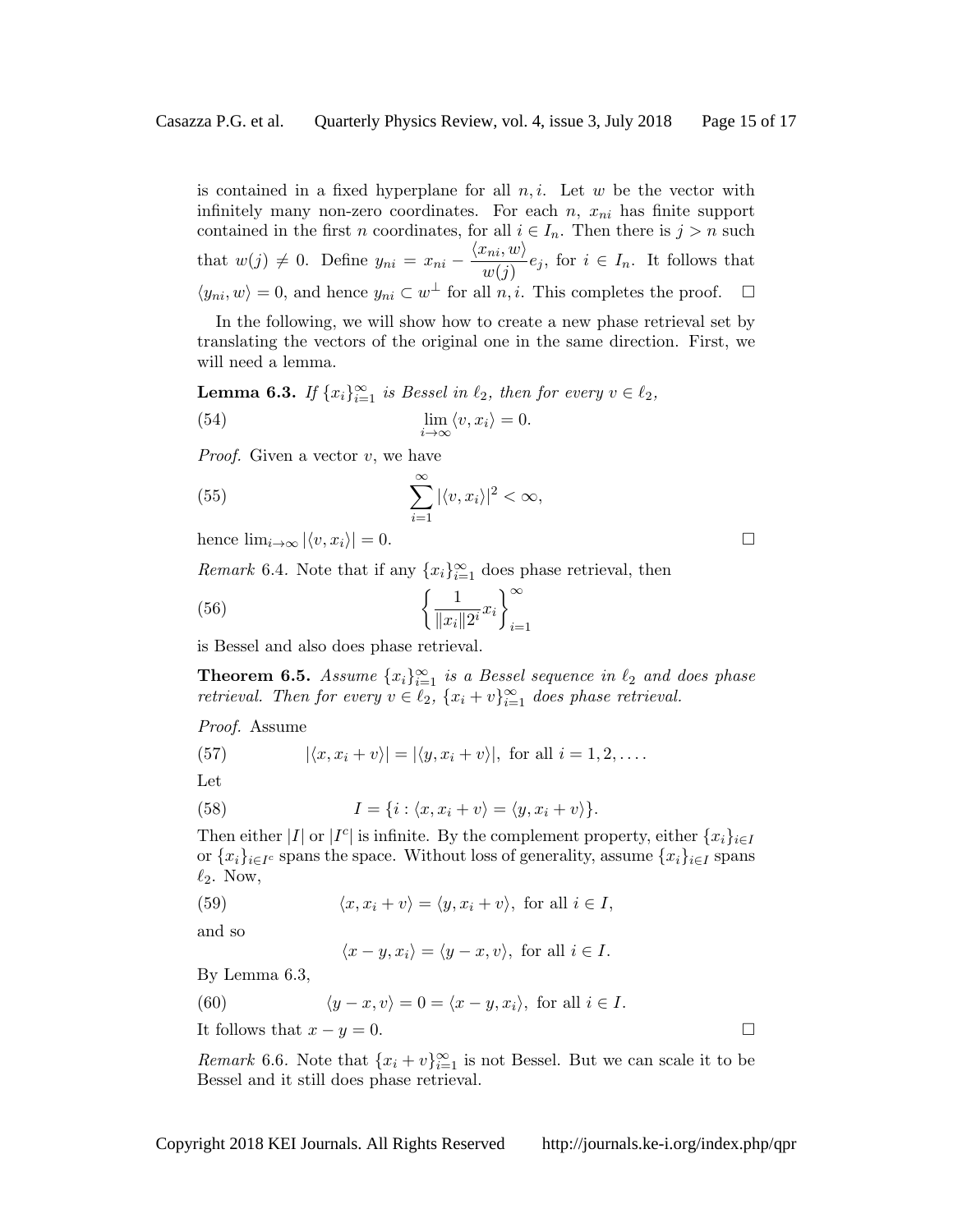**Corollary 6.7.** We can perturb a family doing phase retrieval in  $\ell_2$  as long as we perturb all vectors in the same direction.

**Corollary 6.8.** Given  $\{x_i\}_{i=1}^{\infty}$  which is Bessel and does phase retrieval in  $\ell_2$ , for any  $x_j$  the family  $\{x_i - x_j\}_{i=1}^{\infty}$  does phase retrieval.

*Proof.* Let  $v = -x_j$  and note that it follows that  $\{x_i + v\}_{i=1}^{\infty}$  does phase retrieval by Theorem 6.5.

Note repeating the argument in the previous corollary, it is possible to "delete" a finite number of vectors by translating the system and scaling the set so they are Bessel.

**Proposition 6.9.** There is a family of vectors in  $\ell_2$  doing phase retrieval where each of the vectors has all non-zero coordinates with respect to the unit vectors.

*Proof.* Let  $\{x_i\}_{i=1}^{\infty}$  do phase retrieval. Let  $\{e_i\}_{i=1}^{\infty}$  be the unit vectors. For any  $j = 1, 2, \ldots$  the family  $\{x_i(j)\}_{i=1}^{\infty}$  is a countable set of real numbers so choose a real number  $a_j \neq -w_i(j)$  and  $0 < a_j < \frac{1}{2i}$  $\frac{1}{2^j}$  for all  $i = 1, 2, \ldots$  Let  $v = (a_1, a_2, \ldots)$ . Then  $\{x_i + v\}_{i=1}^{\infty}$  does phase retrieval and each vector has all non-zero coordinates.  $\square$ 

Acknowledgement: The authors were supported by NSF DMS 1609760 and ARO W911NF-16-1-0008.

#### **REFERENCES**

- [1] R. Balan, Stability of frames which give phase retrieval, to appear, Houston Journal of Math.
- [2] R. Balan, P.G. Casazza, and D. Edidin, On Signal Reconstruction Without Phase, Appl. Comput. Harmon. Anal., 20 (3) (2006) 345-356.
- [3] J. Cahill, P.G. Casazza, and I. Daubechies, Phase retrieval in infinite dimensional Hilbert spaces, Transactions of the AMS, Series B, 3 (2016) 63-76.
- [4] J. Cahill, P.G. Casazza, J. Peterson and L. Woodland, Phase retrivial by projections, Houston Journal of Mathematics 42 No. 2 (2016) 537-558.
- [5] P.G. Casazza and D. Cheng, Associating vectors in  $\mathbb{C}^n$  with rank 2 projections in  $\mathbb{R}^{2n}$ : with applications, arxiv:1703.02657.
- [6] Peter G. Casazza, Dorsa Ghoreishi, Shani Jose, Janet C. Tremain, Norm retrieval and phase retrieval by projections, Axioms,  $6$  (2017) 1-15. arxiv 1701.08014.
- [7] D. Edidin, Projections and phase retrieval, Appl. Comput. Harmon. Anal., 42 (2)(2017) 350-359.
- [8] Levin, B.Ya, Distribution of zeros of entire functions. (English) Providence, R.I.: American Mathematical Society 1964. VIII, 493 p. (1964)).
- [9] R. Vershynin, On representing and absolutely representing systems in Banach spaces (Russian), Matematicheskaya Fizika, Analiz, Geometriya 5 (1998), 3–14.
- [10] C. Vinzant, A small frame and a certificate of its injectivity.
- [11] Z. Xu, The minimal measurement number for low-rank matrix recovery.